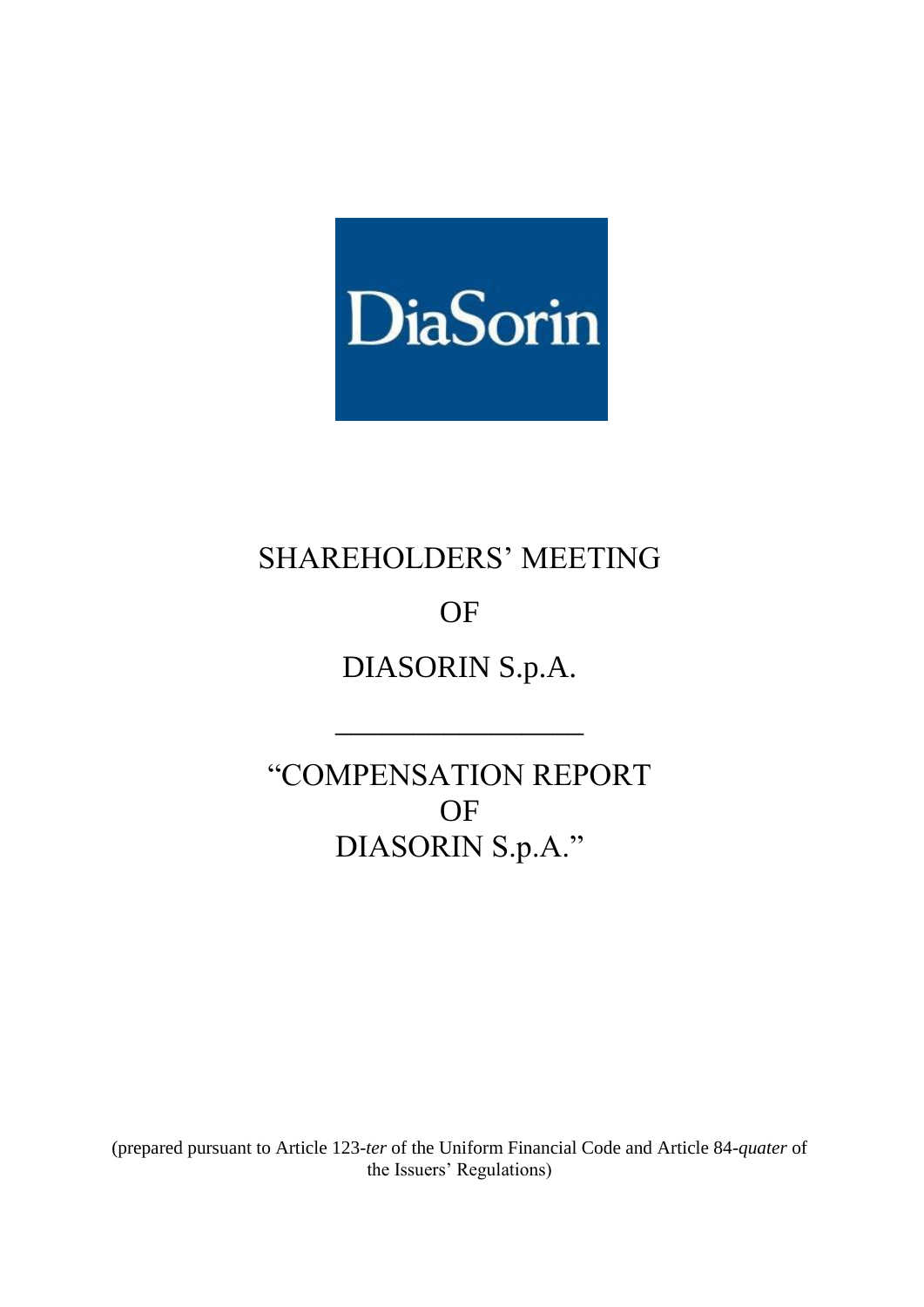#### **Section I**

#### *Compensation policy adopted by the Issuer and procedures applied.*

DiaSorin's compensation policy, which was deliberated and approved by the Board of Directors and is implemented with the support of the Compensation Committee, is based on the principles of meritocracy and fairness. Accordingly, the methods and compensation tools adopted are clear, fair, easy to communicate and consistent with DiaSorin's organizational culture.

Periodically, or in response to Company dynamics, the Group's compensation policy is benchmarked against the outside market, using special systems and organizations.

DiaSorin's current compensation policy is structured differently by category. Specifically, a different compensation policy is used for members of the Board of Directors and Strategic Executives.

The Compensation Committee performs a key role, submitting recommendations to the Board of Directors for the compensation of the Chairman, Deputy Chairman, the other Directors and strategic Company executives.

DiaSorin adopted a compensation policy for governance bodies to whom powers have been delegated and senior executives that calls for incentives tied to the Company's profitability and may include corporate incentive plans that entail *stock option* grants.

#### *Compensation of the members of governance bodies.*

Pursuant to Article 16 of the Bylaws, Directors are entitled to be reimbursed for expenses incurred in connection with their office. In addition, they are provided with an annual compensation approved by the Ordinary Shareholders' Meeting that elects them.

The Shareholders' Meeting may set a total amount as compensation for all of the Directors, except for those who have been delegated to perform operational functions, whose compensation is determined by the Board of Directors with the input of the Board of Statutory Auditors. Alternatively, the Shareholders' Meeting may exercise its right to set a total amount as compensation for all of the Directors, including those entrusted with special tasks.

The Board of Directors receives an annual fee for the length of its term of office, as approved by the Issuer's Shareholders' Meeting upon election, the latest having occurred on April 27, 2010, based on motions submitted by shareholders.

The fee awarded by the Shareholders' Meeting to the Board of Directors for its term of office as a cumulative amount is allocated by the Board of Directors, based on the input of the relevant internal consultative bodies, taking into accounts the functions performed, the posts held and they key roles played by the Chairman and Deputy Chairman, and covers only the fixed compensation component for the different posts held during the term of office.

These amounts do not apply to any special tasks assigned pursuant to Article 2389, Section 2, of the Italian Civil Code. In 2010, the compensation of the Chairman was determined by the Board of Directors, with the input of the Compensation Committee, based on a comparison with chairmen of companies with a stock market capitalization comparable to that of DiaSorin. It is currently unchanged.

The compensation of the Deputy Chairman, a person with an exceptional reputation and high technical and scientific knowledge who served in the past a Strategic Company Executive, is determined based on the specific tasks assigned to him.

Please note that no compensation is provided for members of the Board of Directors who already receive compensation for their managerial employment relationship with the Issuer. The parties in question include Carlo Rosa, the current *Chief Executive Officer*, who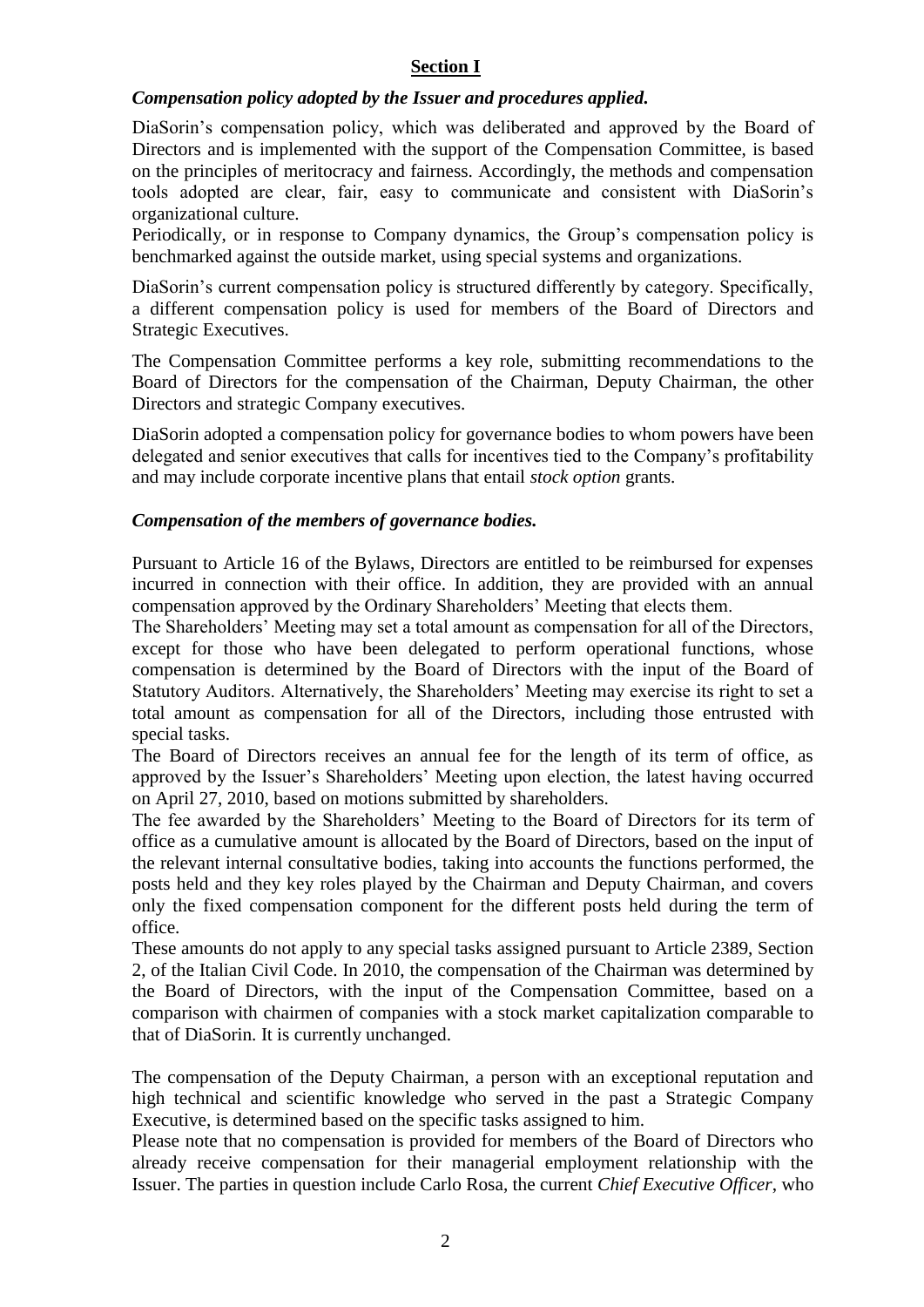is compensated as General Manager of the Company, and Chen M. Even, the *Senior Corporate Vice President Commercial Operations*, who is an Executive Director. The compensation of independent Directors is the same for all them. The compensation amount was determined based on a statistical comparison carried out in 2010 with independent Directors at other companies with similar capitalization. Independent Directors also serve as Chairmen of the following Committees: Nominating Committee/Related-party Committee, Internal Control Committee and Compensation Committee. They receive additional *ad hoc* compensation for serving in such capacity. There is no variable bonus system or stock option plan for Directors. Moreover, when a Director is also a Company executive, DiaSorin will pay no fee for serving on the Board of Directors and such post will be granted and accepted without compensation. The compensation of the Chairman of the Board of Statutory Auditors and the individual Statutory Auditors was determined by the Shareholders' Meeting of April 27, 2010, upon the election of the Statutory Auditors nominated by shareholders, based on a statistical comparison with similar governance bodies at other companies with similar capitalization, consistent with the applicable professional fee schedules.

#### *Compensation of General Managers and other executives with strategic responsibilities.*

The compensation policy of the General Manager and Strategic Executives is aimed at achieving an optimum convergence of the value received by executives with the interests of the Company and its shareholders. This policy is based on an in-depth assessment performed by the Compensation Committee, based in part on benchmarking analyses aimed at comparing the compensation awarded by publicly traded companies with similar capitalization. The gross annual compensation includes a fixed portion, based on the post held, the level of personal competencies and the assigned responsibilities, and an important variable portion tied to operating performance, which is a key objective in terms of the value creation task assigned to Strategic Executives. The bonus representing the variable portion of the annual compensation is paid in a lump sum, usually in March, based on the actual operating results for the previous year, as certified and approved by the relevant corporate and auditing functions. Strategic Executives are also beneficiaries of the Company's stock option plans, which are designed to retain these executives and reward them based on the increase in the Company's value. The details of these plans were disclosed in a press release issued in accordance with Article 84-*bis* of Consob Resolution No. 11971/99, which was posted on the Company website.

#### *Benchmarking against the reference market for the compensation of the General Manager and Director with Executive Duties <sup>1</sup> .*

In addition to the abovementioned principles of fairness and meritocracy, DiaSorin uses a market compensation analysis, based on a job grading system developed by a specialized external organization, with the aim of verifying the standing of its General Manager and Strategic Executives vis-à-vis a panel of other companies

 $\overline{a}$ 

<sup>&</sup>lt;sup>1</sup> Based on a benchmarking analysis performed by the Hay Group in 2011, based on 2010 market data.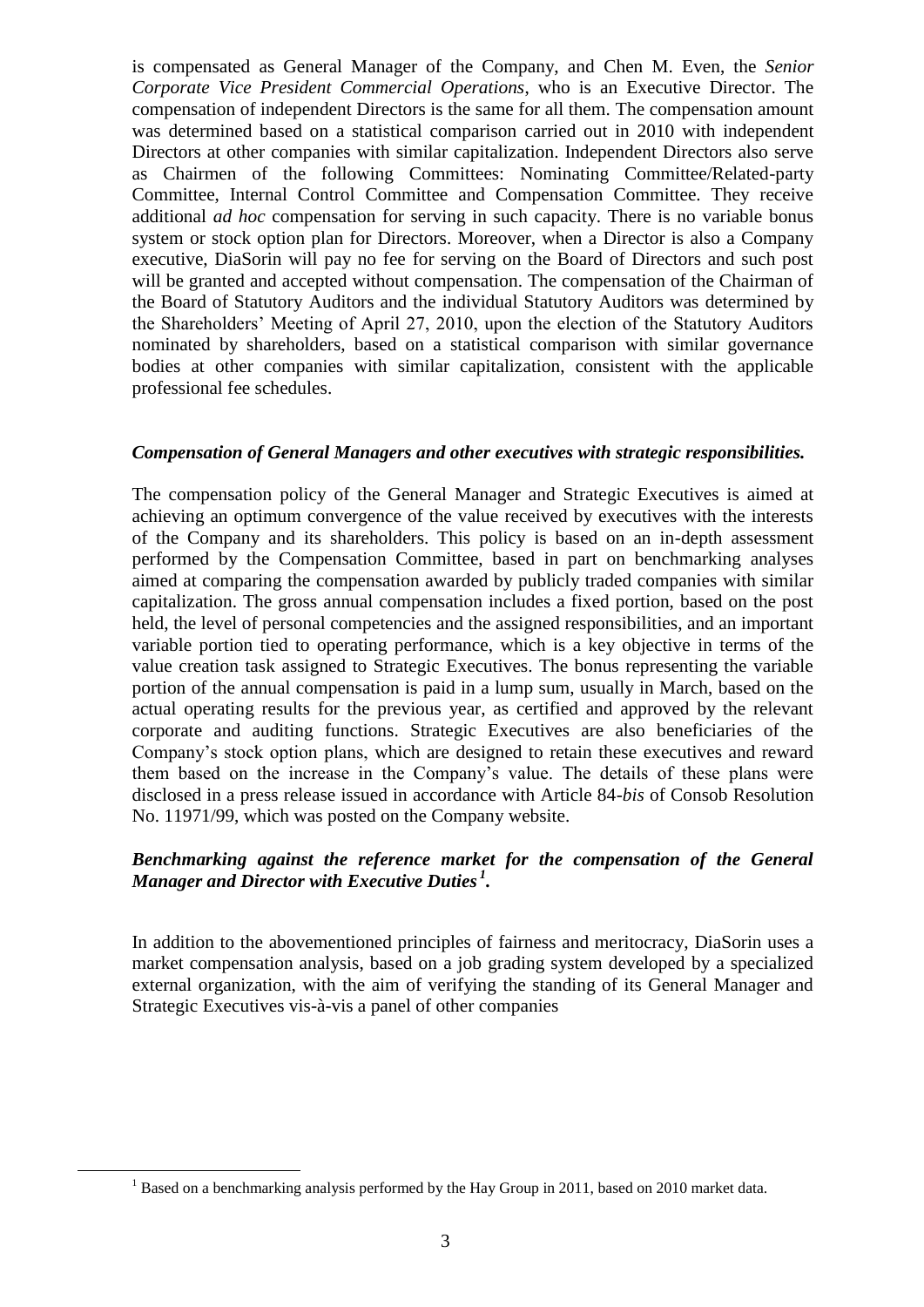The compensation earned in 2012 by the General Manager, who also serves at the Company's Chief Executive Officer, was as follows:

| <b>AMOUNT EARNED IN 2011</b>  |              |  | <b>AMOUNT EARNED IN 2012</b>  |              |  |
|-------------------------------|--------------|--|-------------------------------|--------------|--|
| <b>GROSS</b><br><b>ANNUAL</b> | 462,000      |  | <b>GROSS</b><br><b>ANNUAL</b> | 511,291.11   |  |
| <b>COMPENSATION</b>           | <b>EUROS</b> |  | <b>COMPENSATION</b>           | <b>EUROS</b> |  |
| <b>BONUS</b>                  | 131,100      |  | <b>BONUS</b>                  | 0 EUROS      |  |
| $(VARIABLE)^2$                | <b>EUROS</b> |  | $(VARIABLE)^3$                |              |  |
| <b>TOTAL</b>                  | 593,100      |  | <b>TOTAL</b>                  | 511,291.11   |  |
|                               | <b>EUROS</b> |  |                               | <b>EUROS</b> |  |

The L.T.I (Long-term Incentive) value, which is the value of the stock option plan, based on the February 2011 grant of 100,000 stock options, with a price of 34,275 euros each, exercisable from February 17, 2014 and April 30, 2014, must be added to the amounts listed above. However, there are no expectation of L.T.I*.* monetization at this point.

The total cash compensation (gross annual compensation plus annual bonus) of DiaSorin's General Manager is substantially in line with the market value in Europe for top executives in 2010 (+2.6%); for 2012, assuming no Target Bonus payment (equal to 255,000 thousand euros), the percentage decreases to -29% compared with the median compensation.

The compensation earned in 2012 by the Senior Corporate Vice President Commercial Operations, who also serves on the Company's Board of Directors, was as follows:

| <b>AMOUNT EARNED IN 2011</b> |              |  | <b>AMOUNT EARNED IN 2012</b> |              |
|------------------------------|--------------|--|------------------------------|--------------|
| <b>GROSS</b><br>ANNUAL       | 289,000      |  | <b>GROSS</b><br>ANNUAL       | 320,645.49   |
| <b>COMPENSATION</b>          | <b>EUROS</b> |  | <b>COMPENSATION</b>          | <b>EUROS</b> |
| <b>BONUS</b>                 | 78,660       |  | <b>BONUS</b>                 | 0 EUROS      |
| $(VARIABLE)^4$               | <b>EUROS</b> |  | $(VARIABLE)^5$               |              |
| <b>TOTAL</b>                 | 367,660      |  | <b>TOTAL</b>                 | 320,645.49   |
| <b>EUROS</b>                 |              |  |                              | <b>EUROS</b> |

The L.T.I value, which is the value of the stock option plan, based on the February 2011 grant of 70,000 stock options, with a price of 34,275 euros each, exercisable from February 17, 2014 and April 30, 2014, must be added to the amounts listed above. However, there are no expectation of L.T.I. monetization at this point*.*

The total cash compensation (gross annual compensation plus annual bonus) of DiaSorin's Senior Corporate Vice President Commercial Operations is higher (+17%) than the median compensation in the reference market in Europe for top executives in 2010; for 2012, assuming no Target Bonus payment (equal to 150,000 thousand euros), the percentage decreases to -17.5%.

With regard to the policy adopted by the Issuer for fringe benefits,  $6$  the award of such benefits to Strategic Executives, including the two executives who serve on the Board of Directors, is consistent with the relevant Company procedure or the reference national collective bargaining agreement. Specifically, regarding the company car, the policy currently in effect at DiaSorin calls for the use of a company car of the "*Direttori*" class.

  $2$  Paid in March 2012 for the 2011 reporting year.

<sup>&</sup>lt;sup>3</sup> Payment expected in March 2013 for the 2012 reporting year.

<sup>&</sup>lt;sup>4</sup> Paid in March 2012 for the 2011 reporting year.

<sup>&</sup>lt;sup>5</sup> Payment expected in March 2013 for the 2012 reporting year.

 $6$  Excluding stock options.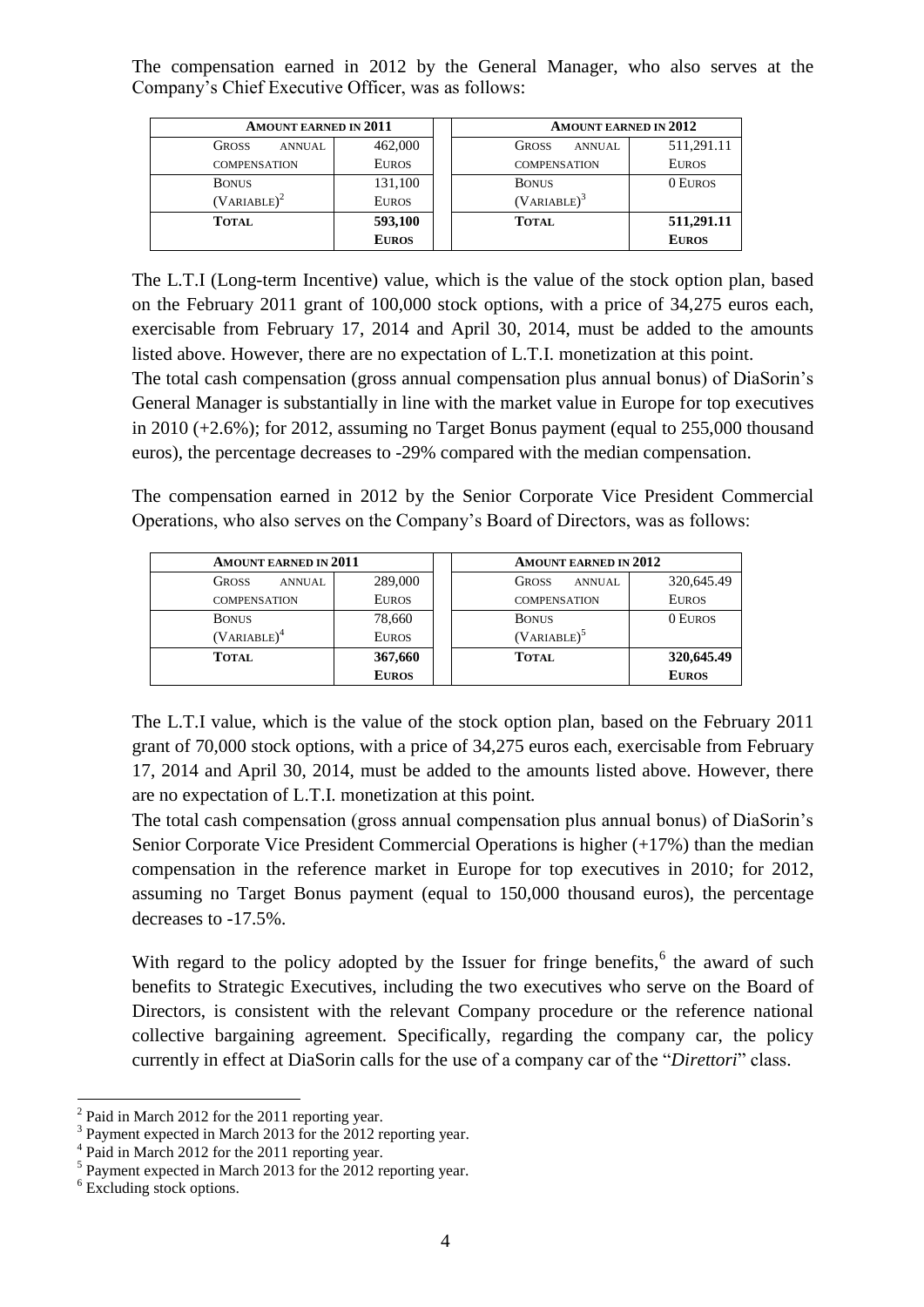The table below shows the amount of fringe benefits provided in 2012 to the General Manager and the Senior Corporate Vice President Commercial Operations for the benefit mentioned above:

| <b>GENERAL MANAGER</b>     |              | SENIOR CORPORATE V.P. COMMERCIAL<br><b>OPERATIONS</b> |              |
|----------------------------|--------------|-------------------------------------------------------|--------------|
| <b>FRINGE BENEFIT AUTO</b> | 3,391.80     | <b>FRINGE BENEFIT AUTO</b>                            | 3,391.80     |
|                            | <b>EUROS</b> |                                                       | <b>EUROS</b> |
| <b>TOTAL</b>               | 3,391.80     | <b>TOTAL</b>                                          | 3,391.80     |
|                            | <b>EUROS</b> |                                                       | <b>EUROS</b> |

No insurance, retirement or pension benefits, other than those required pursuant to law, are provided to any Strategic Executive.

Lastly, the Company provided the General Manager and the Senior Corporate Vice President Commercial Operations with a stability commitment aimed at extending the protection available to executives under the National Collective Bargaining Agreement for Executives in the event that, for reasons other than just cause, the employment relationship is terminated due to serious fault by the Company or objective hardship caused by major organizational changes, with or without change in the Company's reference shareholder (see **Section II** of this document).

In 2012, due to the specific requirements of the roles they perform and based on a benefit/need analysis, no succession plans have been defined for the executive Directors.

# *Procedure to manage the variable portion of the annual compensation of the General Manager and Strategic Executives*

In 2012, the objective parameter used to determine the variable portion of the compensation (bonus) of the General Manager was the EBIT amount in the budget approved by the Board of Directors, whereas the variable portion of the compensation of Strategic Executives was EBIT (weight ranging between 50% and 75%) plus a personal target (weight ranging between 25% and 50%) recognized on the basis of the action priorities.

The amount of the variable bonus for achieving 100% of budgeted EBIT is equal to 50% of the fixed portion of the annual compensation of the General Manager and an amount ranging between 30% and 50% of the fixed compensation for the other Strategic Executives.

The variable bonus can vary based on how actual results diverge from the budget: up to a maximum of 30% for actual results that are equal to or exceed the EBIT budget target by 30% or more (the percentage increase of the bonus is directly related to the improvement of the actual result above the target parameter, up to a maximum of 30%).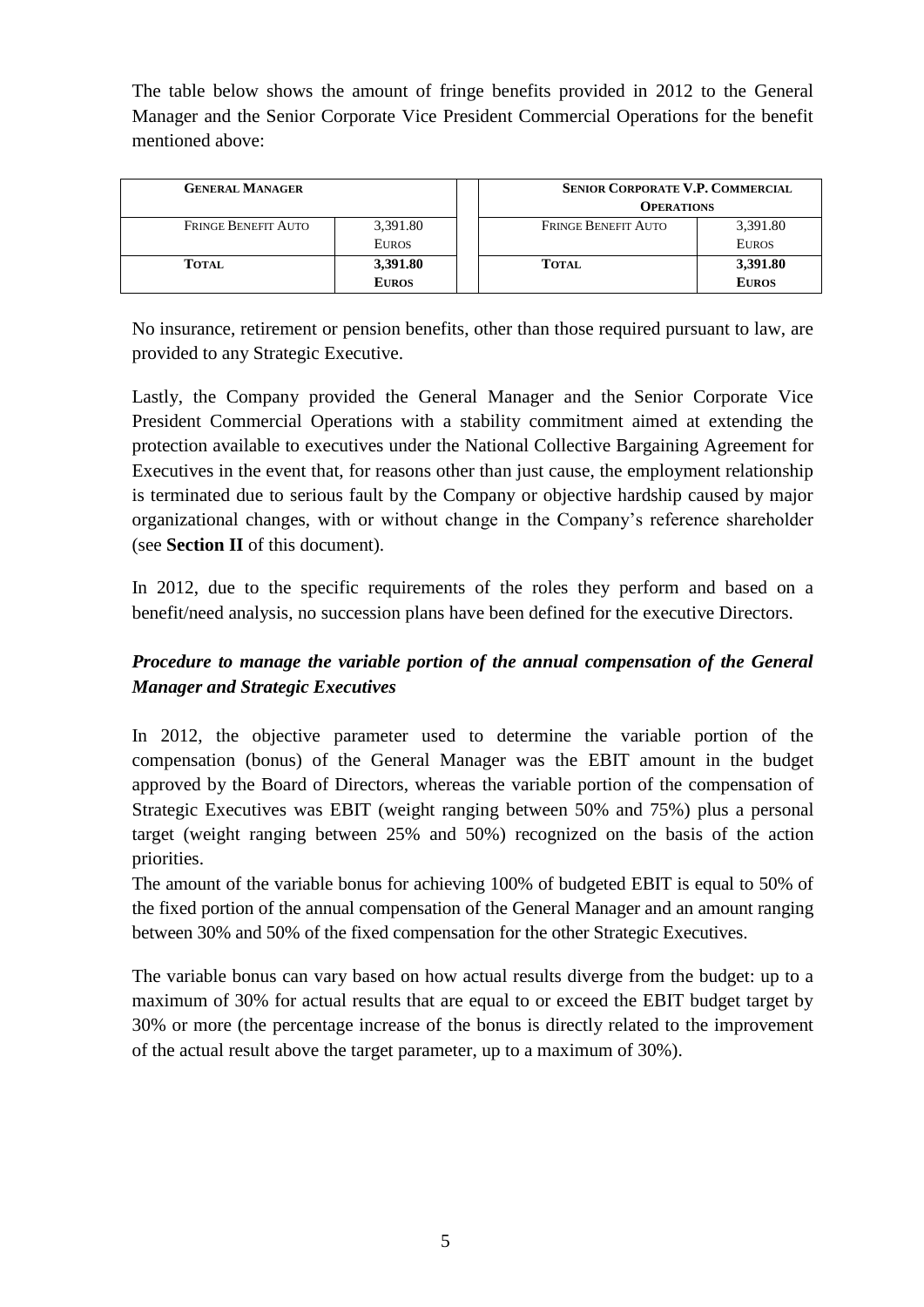If actual EBIT are lower than the budgeted target, the bonus is cut in half if actual EBIT are equal to 95% of budgeted EBIT and is completely eliminated if the actual EBIT amount is less than 95% of budgeted EBIT.

For actual amounts that fall between 95% and 100% of budgeted EBIT, the bonus is reduced proportionately.

The variable bonus is paid to the General Manager and Strategic Executives in a lump, based on the actual EBIT amount, as certified and approved by the Board of Directors.

The bonus paid to the Strategic Executives is based on the evaluation of the General Manager. The variable bonus paid to the General Manager and Strategic Executives is submitted to the Compensation Committee and Related-party Committee and is approved by the Board of Directors.

# *Revision of compensation of Directors who perform executive functions and Executives with Strategic Responsibilities as of January 2013.*

Subsequent to the revision of compensation of General Manager and Executives with Strategic Responsibilities carried out in January 2012, and consistent with benchmarking data in the reference market (January 2010), no further changes occurred.

At the same time, consistent with the objectives of the 2012-2015 Strategic Plan, the General Manager adopted for the Strategic Executives who report to him directly a 2013 incentive plan structured as follows:

- A Group target (EBIT), with a variable weight ranging between 25% and 100% of the total Target Bonus;

In two cases, a personal target recognized based on the action priorities of each Strategic Executive, with a variable weight ranging between 25% and 75%.

The structure of the incentive plan for the General Manager is unchanged compared with previous years and is measured exclusively on Group EBIT.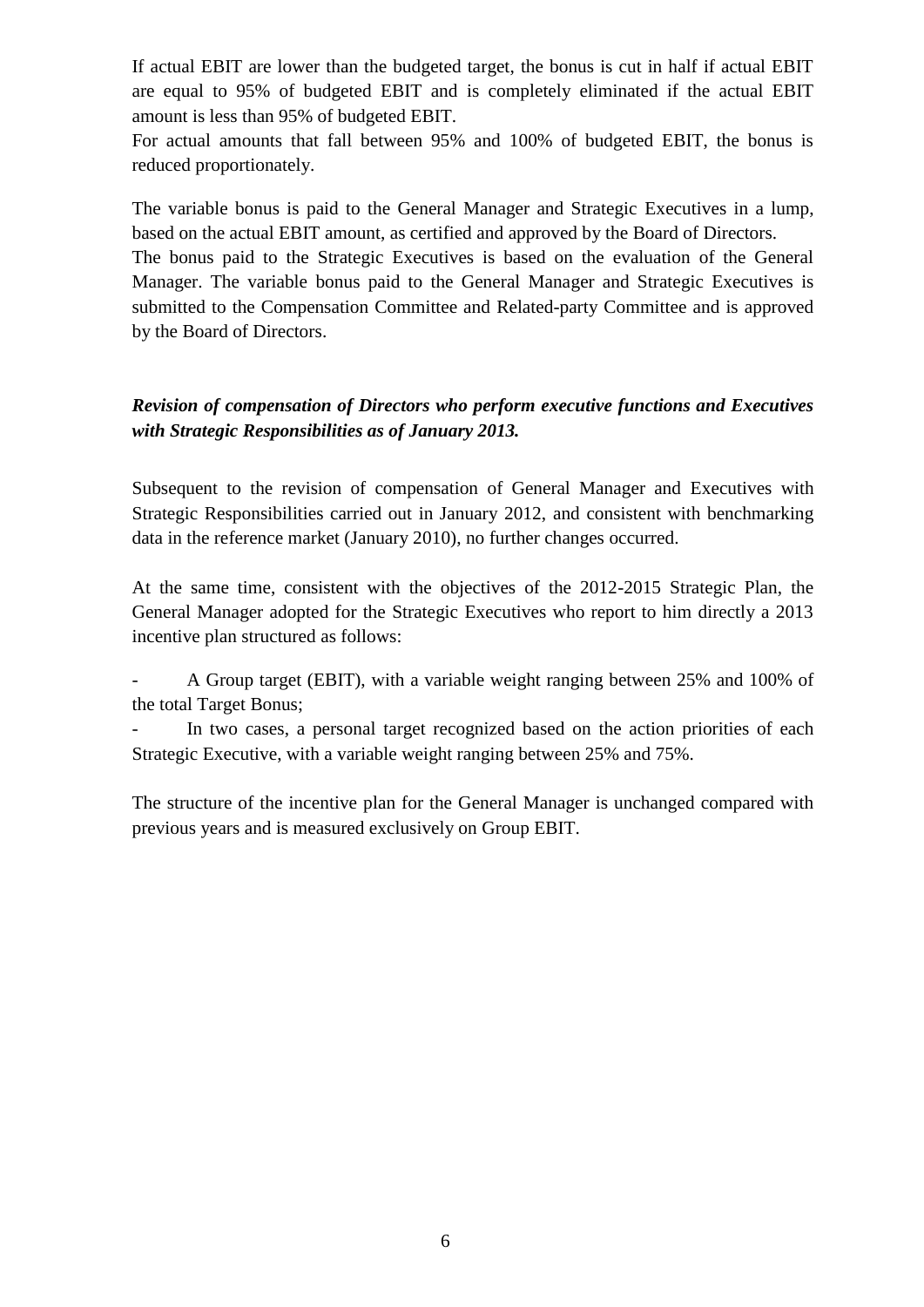### **Section II**

### *Compensation paid to the members of corporate governance bodies and to General Managers and Executives with Strategic Responsibilities*

The Issuer's Board of Directors, consistent with the provision of the Corporate Governance Code, established an internal Compensation Committee comprised of non-executive Directors, the majority of whom are independent Directors. The Compensation Committee is responsible for:

submitting to the Board of Directors proposals, concerning the compensation of the Chief Executive Officer and all other Directors who perform special tasks, and monitoring the proper implementation of approved resolutions;

submitting to the Board of Directors general recommendations concerning the compensation of DiaSorin Group Executives with Strategic Responsibilities, taking into account the information and indications provided by the Chief Executive Officer, and assessing on a regular basis the criteria adopted to determine the compensation of the abovementioned executives.

The Compensation Committee will also be expected to participate in managing any future stock option plans that may be approved by the Issuer's relevant corporate governance bodies.

The Issuer's Board of Directors elected on April 27, 2010 appointed the following Directors to the Compensation Committee: Giuseppe Alessandria (independent Director), who serves as Chairman; Ezio Garibaldi (independent Director) and Michele Denegri (non-executive Director).

The Compensation Committee was not provided with financial resources because the Committee uses the Issuer's resources and organization to discharge its duties.

The number of Committee meetings and the attendance percentage are listed in Table 2 annexed to this Report, which should be consulted for additional information.

As required by Article 84-*quarter* of the Issuers' Regulations and consistent with the requirements of Schedule 7-*bis* of Annex 3A to the abovementioned Regulations, the tables that follow list the current compensation of members of Company's corporate governance bodies and General Manager, and the aggregate amount of the compensation of Executives with Strategic Responsibilities.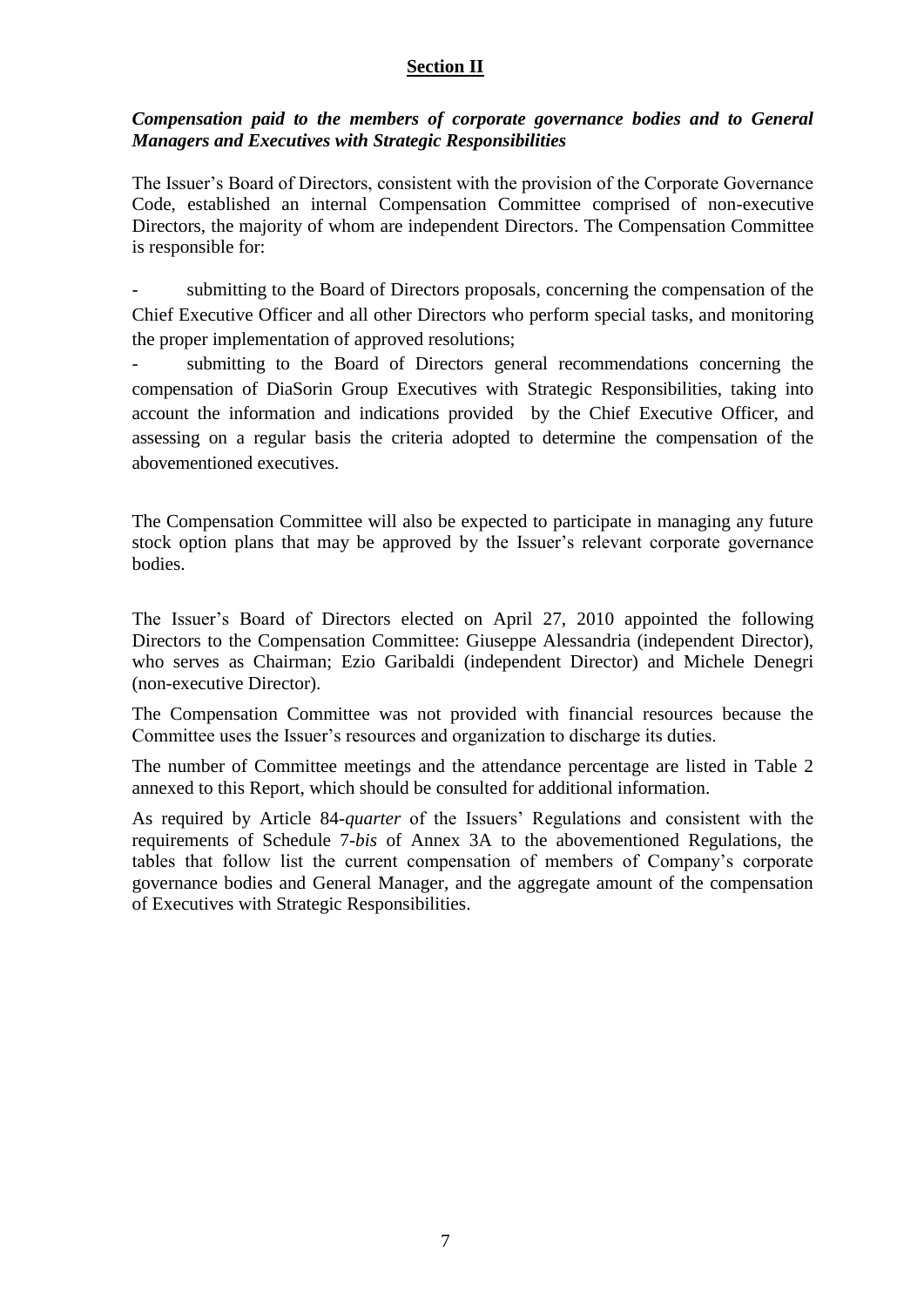# **Table 1**

| Compensation of the Board of Directors in office since April 27, 2010 |
|-----------------------------------------------------------------------|
|-----------------------------------------------------------------------|

| <b>First and</b><br>last name                                                                                       | Post held                     | Length<br>of term<br>of office | Expira-<br>tion of<br>term of<br>office     | Fixed<br>compen-<br>sation | $Com-$<br>pen-<br>sation<br>for<br>serving<br>on Com-<br>mittees | Non-<br>equity<br>variable<br>compen-<br>sation<br>Bo<br>nu<br>${\bf S}$<br>$\&$<br>oth<br>er<br>inc<br>ent<br>ive<br>${\bf S}$ | $\Pr$<br>ofi<br>t<br>sha<br>rin<br>$\mathbf{g}^*$<br>$\ast$ | Compensation of the Doard of Directors in office since April 27, 2010<br>Fringe<br>benefits                                                                                            | Other<br>compen-<br>sation | <b>Total</b> | Fair<br>value of<br>equity<br>compen-<br>sation | End of<br>service or<br>termina-<br>tion of<br>employ-<br>ment<br>indemnity |
|---------------------------------------------------------------------------------------------------------------------|-------------------------------|--------------------------------|---------------------------------------------|----------------------------|------------------------------------------------------------------|---------------------------------------------------------------------------------------------------------------------------------|-------------------------------------------------------------|----------------------------------------------------------------------------------------------------------------------------------------------------------------------------------------|----------------------------|--------------|-------------------------------------------------|-----------------------------------------------------------------------------|
| Gustavo<br>Denegri                                                                                                  | Chairman                      | 2012<br>reporting<br>year      | Approval<br>2012<br>financial<br>statements | 400,000                    |                                                                  |                                                                                                                                 | $\overline{\phantom{a}}$                                    |                                                                                                                                                                                        |                            | 400,000      |                                                 |                                                                             |
| Carlo Rosa*                                                                                                         | Chief<br>Executive<br>Officer | 2012<br>reporting<br>year      | Approval<br>2012<br>financial<br>statements |                            |                                                                  | $\overline{\phantom{a}}$                                                                                                        | $\overline{a}$                                              |                                                                                                                                                                                        |                            |              |                                                 |                                                                             |
| Antonio<br>Boniolo                                                                                                  | Deputy<br>Chairman            | 2012<br>reporting<br>year      | Approval<br>2012<br>financial<br>statements | 150,000                    |                                                                  | $\overline{a}$                                                                                                                  | $\overline{a}$                                              |                                                                                                                                                                                        |                            | 150,000      |                                                 |                                                                             |
| Chen M.<br>Even*                                                                                                    | Director                      | 2012<br>reporting<br>year      | Approval<br>2012<br>financial<br>statements |                            |                                                                  | $\overline{a}$                                                                                                                  | $\overline{a}$                                              |                                                                                                                                                                                        |                            |              |                                                 |                                                                             |
| Enrico<br>Mario Amo                                                                                                 | Director                      | 2012<br>reporting<br>year      | Approval<br>2012<br>financial<br>statements | 35,000                     |                                                                  | ÷,                                                                                                                              | ÷,                                                          |                                                                                                                                                                                        |                            | 35,000       |                                                 |                                                                             |
| Franco<br>Moscetti                                                                                                  | Director                      | 2012<br>reporting<br>year      | Approval<br>2012<br>financial<br>statements | 35,000                     | 10,000                                                           | $\overline{\phantom{a}}$                                                                                                        | $\overline{\phantom{a}}$                                    |                                                                                                                                                                                        |                            | 45,000       |                                                 |                                                                             |
| Michele<br>Denegri                                                                                                  | Director                      | 2012<br>reporting<br>year      | Approval<br>2012<br>financial<br>statements | 35,000                     |                                                                  | ٠                                                                                                                               | $\overline{\phantom{m}}$                                    |                                                                                                                                                                                        |                            | 35,000       |                                                 |                                                                             |
| Giuseppe<br>Alessandria                                                                                             | Director                      | 2012<br>reporting<br>year      | Approval<br>2012<br>financial<br>statements | 35,000                     | 10,000                                                           | ÷,                                                                                                                              | ÷,                                                          |                                                                                                                                                                                        |                            | 45,000       |                                                 |                                                                             |
| Ezio<br>Garibaldi                                                                                                   | Director                      | 2012<br>reporting<br>year      | Approval<br>2012<br>financial<br>statements | 35,000                     | 10,000                                                           | $\sim$                                                                                                                          | $\overline{\phantom{a}}$                                    |                                                                                                                                                                                        |                            | 45,000       |                                                 |                                                                             |
| Gian<br>Alberto<br>Saporiti                                                                                         | Director                      | 2012<br>reporting<br>year      | Approval<br>2012<br>financial<br>statements | 35,000                     |                                                                  | ÷,                                                                                                                              | $\overline{a}$                                              |                                                                                                                                                                                        |                            | 35,000       |                                                 |                                                                             |
| All of the items in this table refer to compensation provided by the company that prepares the financial statements |                               |                                |                                             |                            |                                                                  |                                                                                                                                 |                                                             | ** Profit sharing. No profit sharing is provided, without prejudice to the right<br>to receive dividends if a party is a shareholder or is otherwise entitled to<br>receive dividends. |                            |              |                                                 |                                                                             |

\*Receives compensation exclusively as a Company Executive. No compensation is provided for service on the Board of Directors.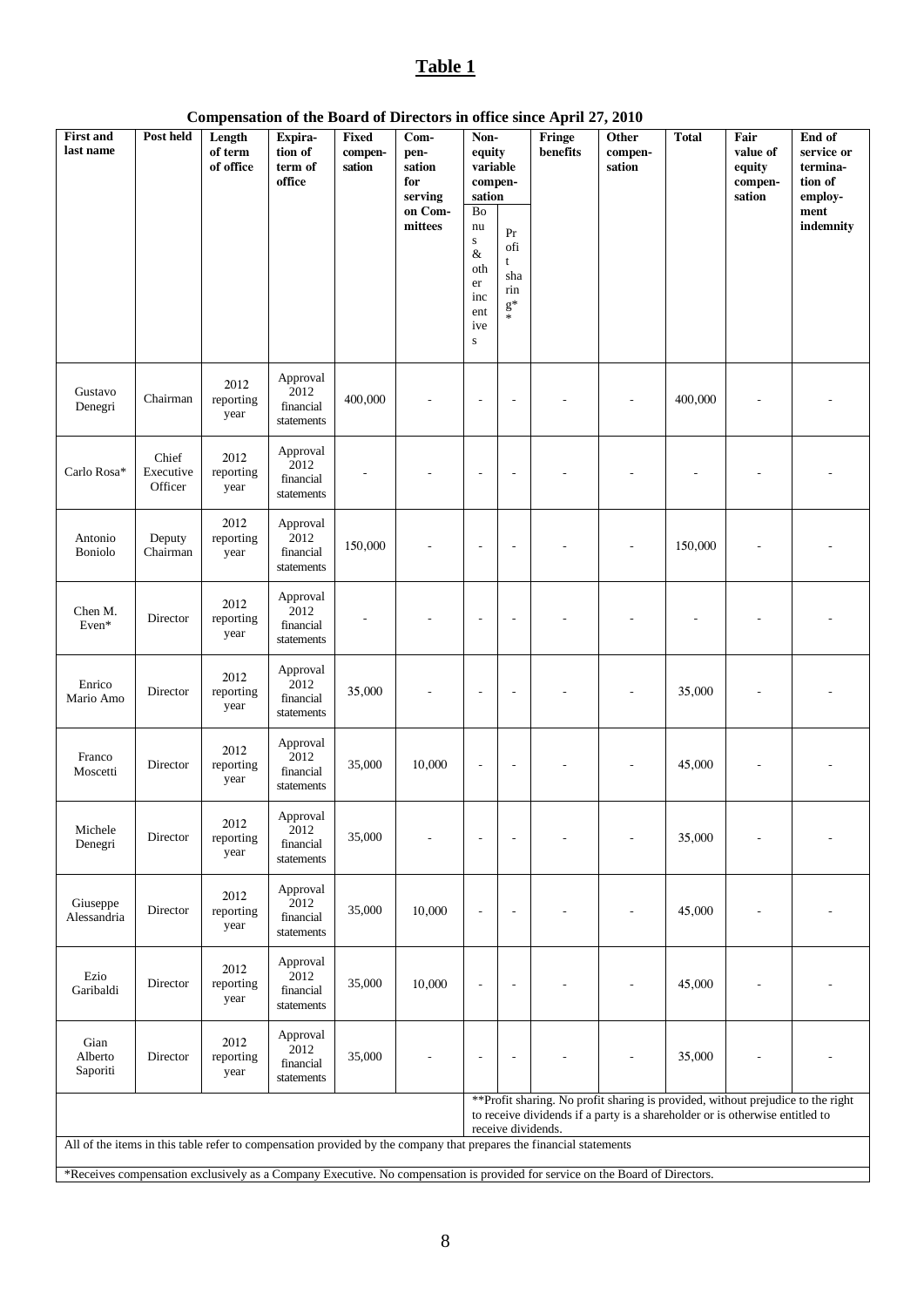# **Compensation of the Board of Statutory Auditors in office since April 27, 2010**

| <b>First and</b><br>last name | Post held            | Length<br>of term<br>of office | Expira-<br>tion of<br>term of<br>office     | Fixed<br>compen-<br>sation | Com-<br>pen-<br>sation<br>for<br>serving<br>on Com-<br>mittees                                                                                        | Non-<br>equity<br>variable<br>compen-<br>sation<br>Bo<br>nu<br>${\bf S}$<br>$\&$<br>oth<br>er<br>inc<br>ent<br>ive<br>s | Pr<br>ofi<br>t.<br>sha<br>rin<br>$g^*$ | Fringe<br>benefits | Other<br>compen-<br>sation | <b>Total</b> | Fair<br>value of<br>equity<br>compen-<br>sation | End of<br>service or<br>termination<br>of employ-<br>ment<br>indemnity |
|-------------------------------|----------------------|--------------------------------|---------------------------------------------|----------------------------|-------------------------------------------------------------------------------------------------------------------------------------------------------|-------------------------------------------------------------------------------------------------------------------------|----------------------------------------|--------------------|----------------------------|--------------|-------------------------------------------------|------------------------------------------------------------------------|
| Roberto<br><b>Bracchetti</b>  | Chairman             | 2012<br>reporting<br>year      | Approval<br>2012<br>financial<br>statements | 40,000                     |                                                                                                                                                       | ٠                                                                                                                       |                                        |                    |                            | 40,000       |                                                 |                                                                        |
| <b>Bruno</b><br>Marchina      | Statutory<br>Auditor | 2012<br>reporting<br>year      | Approval<br>2012<br>financial<br>statements | 30,000                     |                                                                                                                                                       | ÷,                                                                                                                      |                                        |                    |                            | 30,000       |                                                 |                                                                        |
| Andrea<br>Caretti             | Statutory<br>Auditor | 2012<br>reporting<br>year      | Approval<br>2012<br>financial<br>statements | 30,000                     |                                                                                                                                                       | ٠                                                                                                                       |                                        |                    |                            | 30,000       |                                                 |                                                                        |
|                               |                      |                                | **Profit sharing.<br>dividends.             |                            | No profit sharing is provided, without prejudice to the right to receive<br>dividends if a party is a shareholder or is otherwise entitled to receive |                                                                                                                         |                                        |                    |                            |              |                                                 |                                                                        |
|                               |                      |                                |                                             |                            | All of the items in this table refer to compensation provided by the company that prepares the financial statements.                                  |                                                                                                                         |                                        |                    |                            |              |                                                 |                                                                        |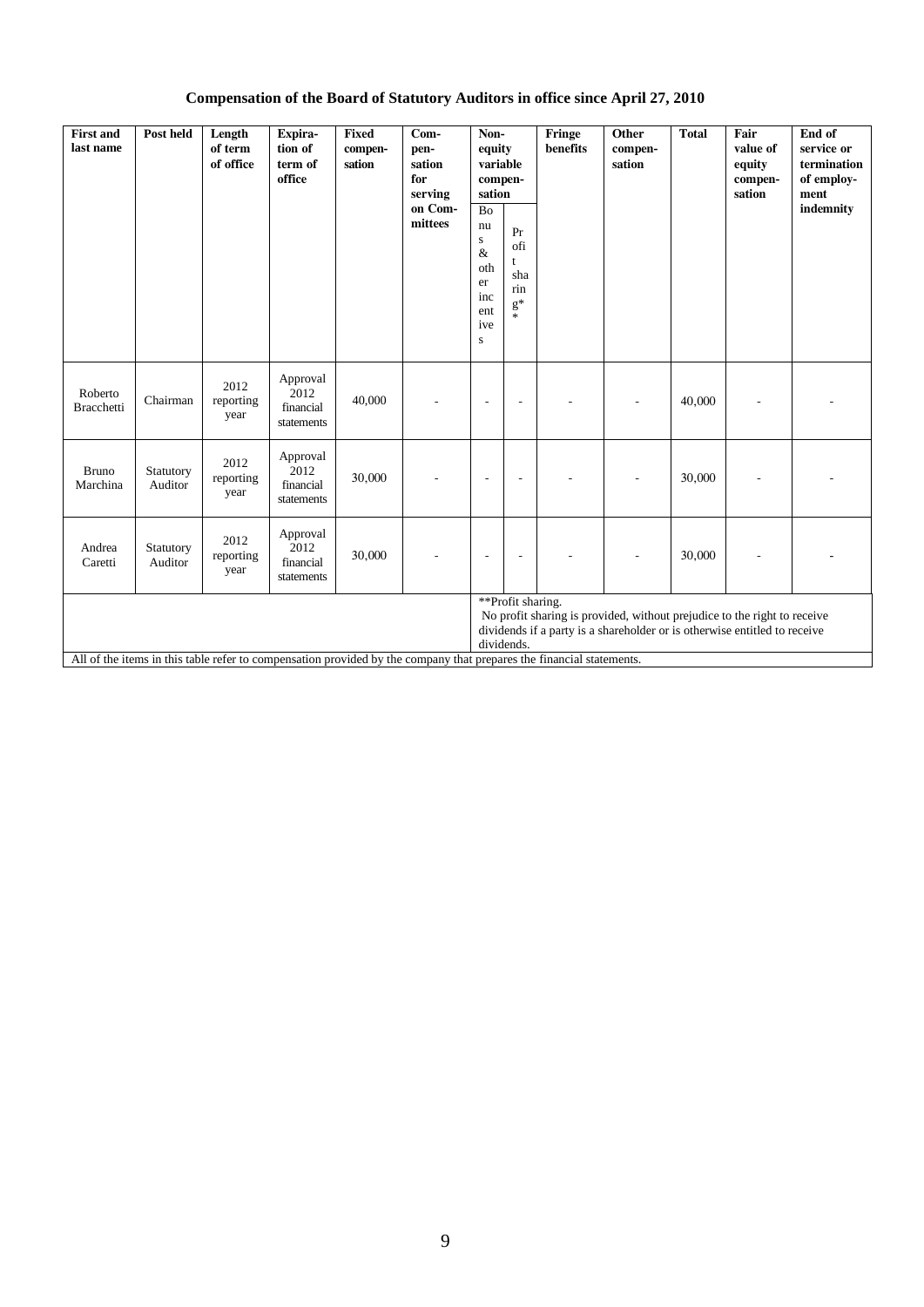#### **Compensation of Executives with Strategic Responsibilities**

| <b>First and</b><br>last name | Post held                      | Length of<br>term of<br>office | <b>Expira</b><br>-tion of<br>term of<br>office | <b>Fixed</b><br>compen-<br>sation<br>(1)                                                                             | Com-<br>pen-<br>satio<br>n for<br>serv-<br>ing<br>on<br>Com-<br>mit-<br>tees | Non-equity<br>variable<br>compen-<br>sation<br>Bonu<br>s $\&$<br>other<br>incen<br>tives | Prof<br>it<br>shar<br>ing*<br>$\ast$ | Fringe<br>benefits<br>(2)                                                                                                                             | Other<br>com-<br>pen-<br>sation | <b>Total</b> | Fair<br>value<br>of<br>equity<br>compen<br>-sation | End of<br>service or<br>termination<br>of employ-<br>ment<br>indemnity |
|-------------------------------|--------------------------------|--------------------------------|------------------------------------------------|----------------------------------------------------------------------------------------------------------------------|------------------------------------------------------------------------------|------------------------------------------------------------------------------------------|--------------------------------------|-------------------------------------------------------------------------------------------------------------------------------------------------------|---------------------------------|--------------|----------------------------------------------------|------------------------------------------------------------------------|
| Carlo Rosa                    | General<br>Manager             | 2012<br>reporting<br>year      |                                                | € 511,291.11                                                                                                         |                                                                              | $\mathbf{0}$                                                                             | $\ast$                               | €<br>3,391.80                                                                                                                                         |                                 |              | 466,349                                            | € 1.544.049                                                            |
| Chen M.<br>Even               | Strategic<br>Executive         | 2012<br>reporting<br>year      |                                                | € 320,645.49                                                                                                         |                                                                              | $\mathbf{0}$                                                                             | $\ast$                               | €<br>3,391.80                                                                                                                                         |                                 |              | 326,444                                            | € 648,075                                                              |
| Other<br>executives           |                                | 2012<br>reporting<br>year      |                                                | € 735,000.00                                                                                                         |                                                                              | €<br>50,0<br>00                                                                          | $\ast$                               | €<br>9,226.76                                                                                                                                         |                                 |              | 565,292                                            |                                                                        |
| Tot. € $50,000$               | Bonus and other incentives (4) |                                |                                                |                                                                                                                      |                                                                              |                                                                                          | **Profit sharing.                    | No profit sharing is provided, without prejudice to the right to receive<br>dividends if a party is a shareholder or is otherwise entitled to receive |                                 |              |                                                    |                                                                        |
|                               |                                |                                |                                                |                                                                                                                      |                                                                              | dividends.                                                                               |                                      |                                                                                                                                                       |                                 |              |                                                    |                                                                        |
|                               |                                |                                |                                                | All of the items in this table refer to compensation provided by the company that prepares the financial statements. |                                                                              |                                                                                          |                                      |                                                                                                                                                       |                                 |              |                                                    |                                                                        |

**\*** In addition to Mr. Rosa and Mr. Even, Strategic Executives include Mr. Ronchi, Mr. Colotta and Mr. De Angelis (the compensation of these last three is shown as an aggregate amount under "Other Strategic Executives").

(1) Fixed compensation for work performed as an employee, including social security contributions and taxes payable by employees, but excluding collective social security contributions payable by the Company and the addition to the provision for severance benefits. The fixed compensation includes the gross annual compensation, without bonus, actually disbursed in 2012 (therefore, if a Strategic Executive is hired during the year, the amount actually disbursed is shown, i.e., the amount from that date of hire plus the one-month year-end bonus).

(2) It is the value of the fringe benefits (consistent with a taxable amount approach). Consequently, fringe benefits refer to the Company car benefit.

(3) It is an indemnity for termination of the employment relationship paid if certain conditions are met *(Stability Agreement)*. The table above shows the gross amounts provided under the "stability agreement" executed with Messrs. Rosa and Even. These amounts should be viewed as hypothetical payments for 2012 reporting year and that would be due if the employment relationship with either Mr. Rosa or Mr. Even should be terminated unilaterally by the Company or if either executive should resign. These amounts have been calculated on the basis of gross annual compensation used to compute the provisions for severance benefits (fixed compensation), hypothesis of 2012 Bonus payment (Bonus and other incentives) and fringe benefits, as previously shown. Specifically, the indemnity hypotheses used were 36 months of the gross annual compensation used to compute the provisions for severance benefits for Mr. Rosa and 24 months of the gross annual compensation used to compute the provisions for severance benefits for Mr. Even. These amounts could be subject to change, as they refer to the risk of economic exposure in the reference year (here 2012)

(4) Compensation amounts that vested, but were not disbursed, during the year for targets achieved during the year under monetary incentive plans. The amounts shown above refer to the hypothetical disbursement of bonuses (gross amounts) in March 2013 for the 2012 reporting year, which is when the bonuses accrued. In 2012, if the cost is computed on a cash basis instead of an accrual basis, the following bonuses were paid for targets achieved in 2011: C. Rosa 131,100 euros; C. Even 78,660 euros; Other executives 110,940 euros.; Other Executives (the Other Executive cluster includes Mr. Colotta, Mr. De Angelis, Mr. Ronchi)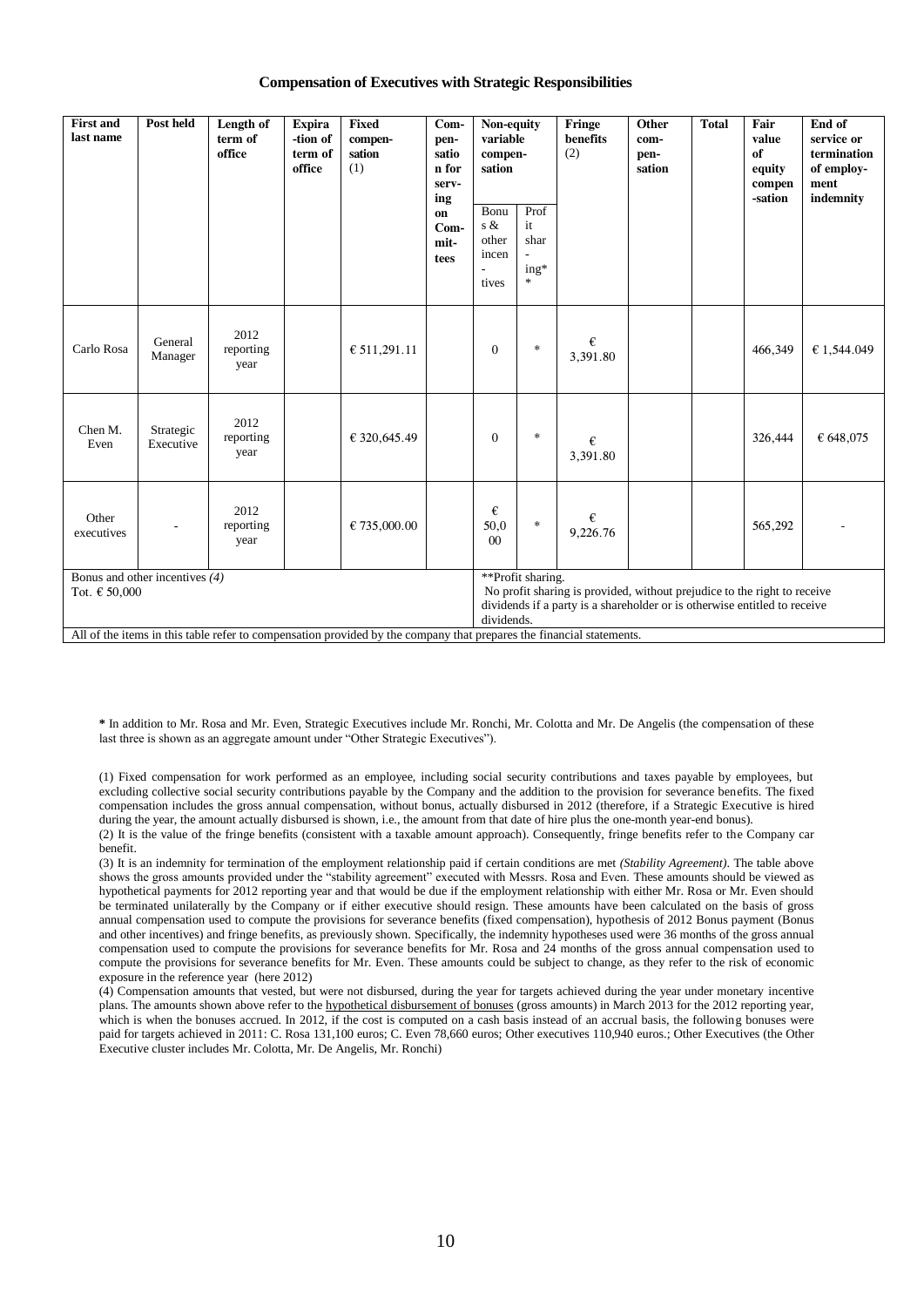The Issuer executed agreements pursuant to Article 123*-bis*, Section 1, Letter *i),* of the Uniform Financial Code with its General Manager, Carlo Rosa (who is a Company employee and serves as its Chief Executive Officer), and with Chen M. Even, who serves as a Director and qualifies as an Executive with Strategic Responsibilities pursuant to Article 152-*sexies* of the Issuers' Regulations published by the Consob.

Specifically, pursuant to Article 114, Section 5, of the Uniform Financial Code, the Company discloses that the two abovementioned agreements provide for the payment of a predetermined termination benefit to the abovementioned executives.

The Company further discloses that the criteria for determining the benefit payable to Carlo Rosa, in his capacity as General Manager, was defined by the Board of Directors, upon a recommendation by the Compensation Committee, as an amount variable between wages for 24 months, in the event of termination without cause by the Company of the employment contract executed in accordance with the applicable national collective bargaining agreement, and wages for up to 36 months, in the event of a change in the Company's share capital ownership (as per Article 93 of the Uniform Financial Code), repeated violations of the employment contract by the Company or a material change in the employee's job description, absent the consent of both parties.

For Chen M. Even, the benefit of wages for 24 months will be due mainly in the event of Mr. Even's resignation or firing without cause, in the event of repeated violations of the employment contract by the Company or a material change in the employee's job description, absent the consent of both parties, or if there is a change in the Company's reference shareholders, pursuant to Article 93 of the Uniform Financial Code.

The annual compensation of the abovementioned executives is listed in a separate section, later in this Report and in the notes to the Company's annual financial statements.

In the event of a termination of the employment relationship, any option grants awarded to Messrs. Rosa and Even pursuant to the Company's incentive plans will continue to be governed by the principles set forth in the 2010 Plan Regulations (as defined below). Additional information is provided in the corresponding Disclosure Documents available on the Company website [\(www.diasorin.com\)](http://www.diasorin.com/) or in the applicable section of this Report.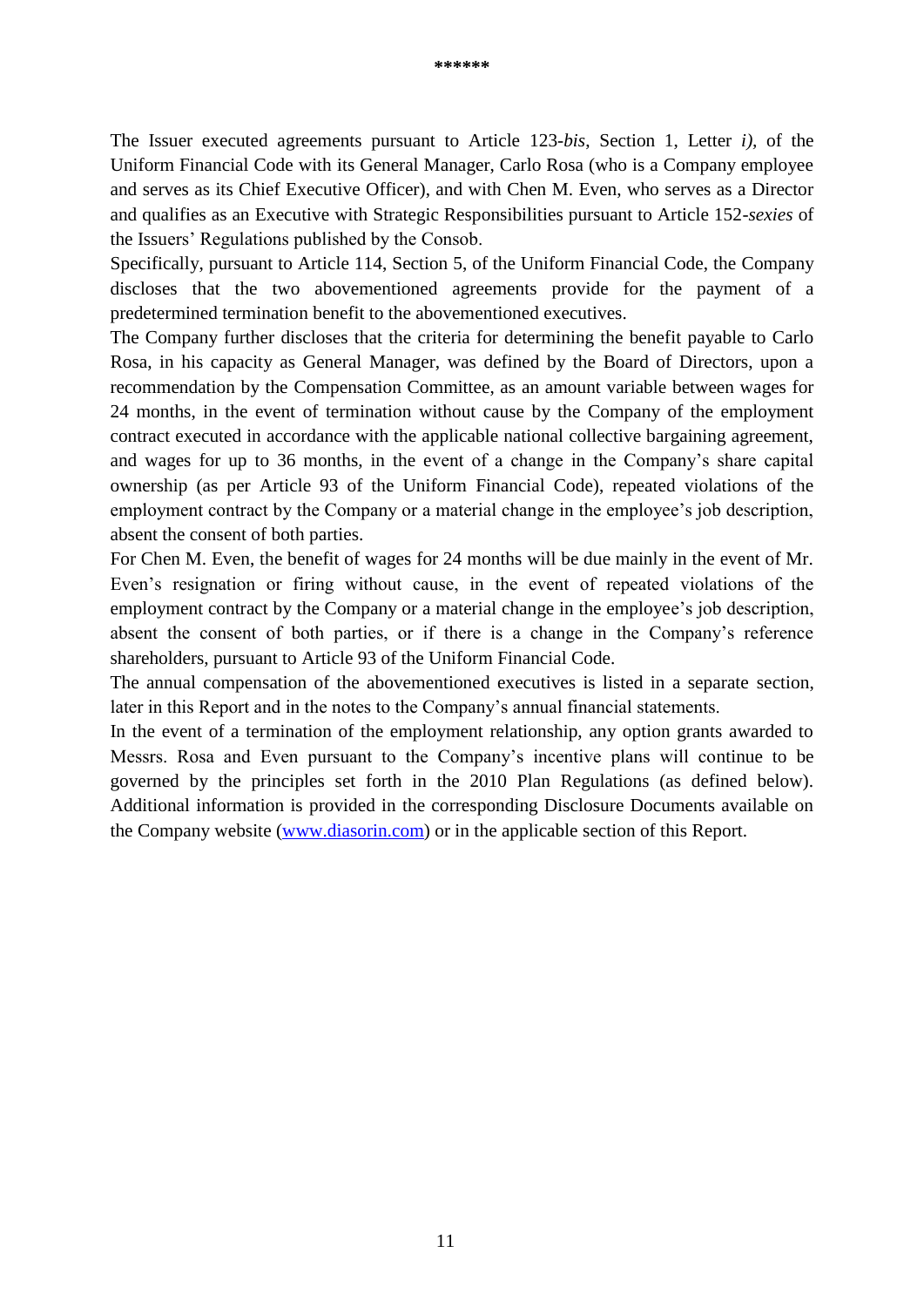#### **INFORMATION ABOUT AWARDS OF FINANCIAL INSTRUMENTS TO DIRECTORS, EXECUTIVES AND OTHER EMPLOYEES OF DIASORIN S.P.A. AND ITS SUBSIDIARIES**

# **2007-2012 Plan**

#### **1. Plan beneficiaries**

Top executives who perform the management functions referred to in Article 152-*sexies*, Section 1, of Consob Resolution No. 11971/99, including Carlo Rosa and Chen M. Even, who also serve as Directors; the Strategic Executives Andrea Senaldi (ex C.F.O., the current C.F.O. is Pier Luigi De Angelis) Stefano Ronchi and Francesco Colotta; and other key employees of DiaSorin and its subsidiaries.

#### **2. Characteristics of the financial instruments**

The 2007-2012 Plan is a stock option plan. By resolutions adopted on August 10, 2007, December 18, 2007, November 13, 2008, December 19, 2008, February 13, 2009, May 15, 2009, September 25, 2009, December 17, 2009, March 22, 2010 and August 6, 2010, respectively, the Board of Directors awarded 715,000, 5,000, 40,000, 65,000, 45,000, 25,000, 10,000, 50,000, 5,000, 30,000 and 10,000 vested options, out of a total available of 1,000,0000 options, to key executives and employees of DiaSorin and its subsidiaries, which may be used to acquire through subscription an equal number of shares with par value of 1 euro each. The exercise period of the options awarded under the 2007-2010 Plan varies for each tranche.

The options may be exercised exclusively during the stated exercise period. When and to the extent that the options are exercisable, the Beneficiaries may exercise all or part of their options. The Beneficiaries' right to exercise their options shall be suspended during the period between the day following the date of any meeting of the Board of Directors held for the purpose of approving a resolution to convene a Meeting of the holders of DiaSorin S.p.A. common shares and the day when the Shareholders' Meeting in question is held, whether on the first or subsequent calling, and on the record date of any dividend distribution approved by the abovementioned Shareholders' Meeting. The Board of Directors reserves the right to suspend the Beneficiaries' right to exercise their options during certain periods of the year.

The Company will not provide financing or other facilities to help Beneficiaries acquire shares through subscription.

If a Beneficiary's employment relationship is ended, the following rules shall apply:

(i) If the employment relationship is ended before the options are exercised as a result of a Bad Leaver situation, all options awarded to the Beneficiary shall lapse automatically and shall become null and void, thereby releasing the Company from any obligation or liability toward the Beneficiary;

(ii) If the employment relationship is ended before the options are exercised as a result of a Good Leaver situation, the Beneficiary shall retain the right to exercise his/her awarded options proportionately to the length of his/her employment after the date of award as against the length of time running between the date of award and the initial exercise date. Options that may not be exercised shall become void automatically, thereby releasing the Company from any obligation or liability.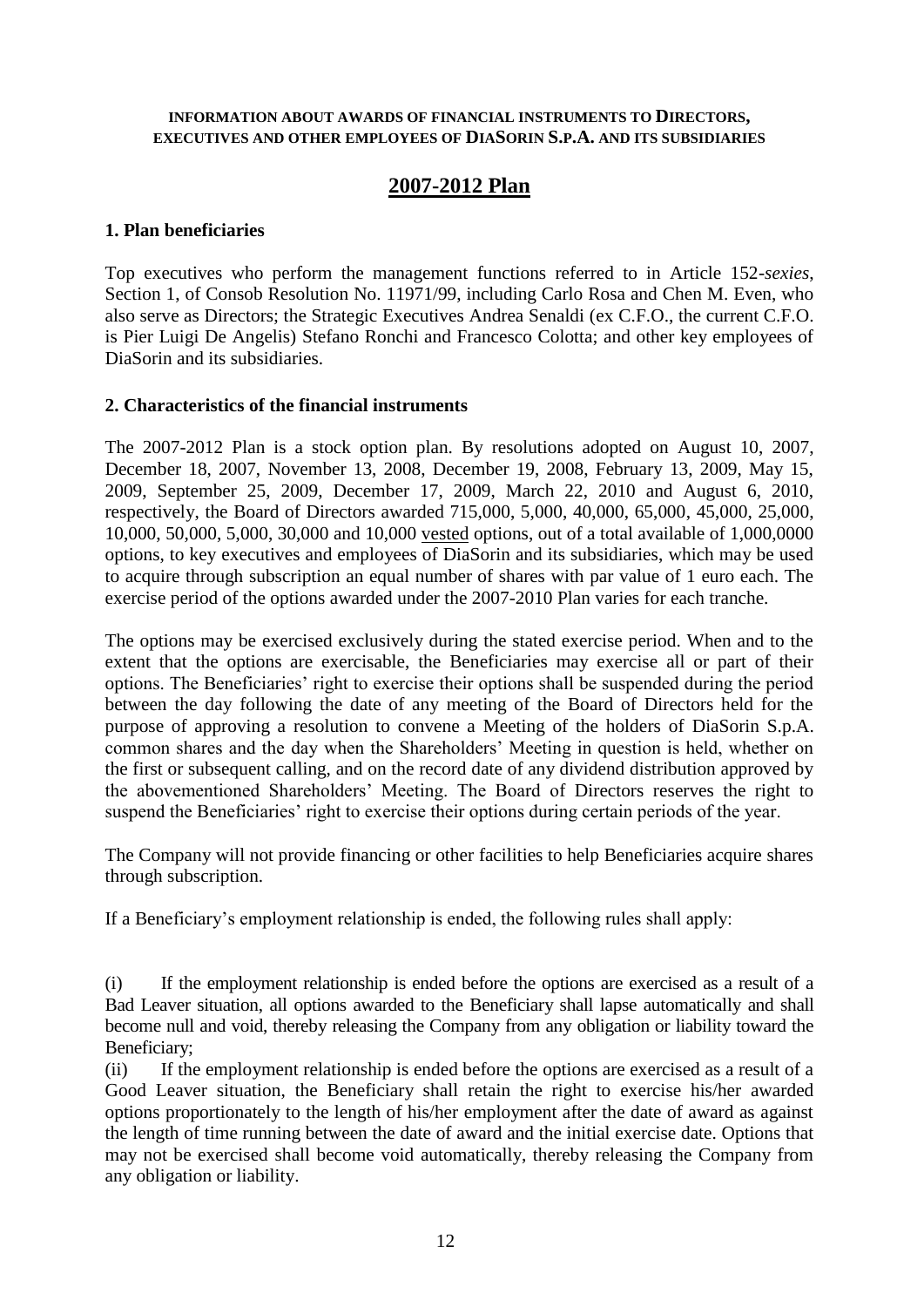#### **2010 Plan**

#### **1. Plan beneficiaries**

Top executives who perform the management functions referred to in Article 152-*sexies*, Section 1, of Consob Resolution No. 11971/99, including Carlo Rosa and Chen M. Even, strategic executives who also serve as Directors; the Strategic Executives Pier Luigi De Angelis (who succeeded as CFO to Andrea Senaldi on November 11, 2011), Stefano Ronchi and Francesco Colotta; and other key employees of DiaSorin and its subsidiaries (the "**Beneficiaries**").

### **2. Characteristics of the financial instruments**

The 2010 Plan is a stock option plan.

By a resolution dated February 14, 2011, the Board of Directors approved a first group of Beneficiaries, to whom it awarded 515,000 options.

Afterwards the Board of Directors approved the issue of further tranches, as follows:

- Resolution dated August 3, 2011, second tranche, 40,000 options awarded;
- Resolution dated November 11, 2011, third tranche, 50,000 options awarded;
- Resolution dated December 21, 2011, fourth tranche, 70,000 options awarded;
- Resolution dated March 9, 2012, fifth tranche, 60,000 options awarded;
- Resolution dated November 7, 2012, sixth tranche, 10,000 options awarded.

The Company will not provide financing or other facilities to help Beneficiaries acquire shares through subscription.

If a Beneficiary's employment relationship is ended, the following rules shall apply:

- (i) If the employment relationship is ended before the options are exercised as a result of a Bad Leaver situation, all options awarded to the Beneficiary shall lapse automatically and shall become null and void, thereby releasing the Company from any obligation or liability toward the Beneficiary;
- (ii) If the employment relationship is ended before the options are exercised as a result of a Good Leaver situation, the Beneficiary shall retain the right to exercise his/her awarded options proportionately to the length of his/her employment after the date of award as against the length of time running between the date of award and the initial exercise date. Options that may not be exercised shall become void automatically, thereby releasing the Company from any obligation or liability.

\*\*\*\*\*\*\*

For additional information about stock option plans benefiting member of the Board of Directors, General Managers, Executives with Strategic Responsibilities and other executives and employees of DiaSorin S.p.A. and its subsidiaries, pursuant to Article 84 *bis* of Consob Resolution No. 11971/99, as amended, please consult the relevant documents, which are available on the company website: *[www.diasorin.com](file:///C:/Documenti/Downloads/www.diasorin.com)*.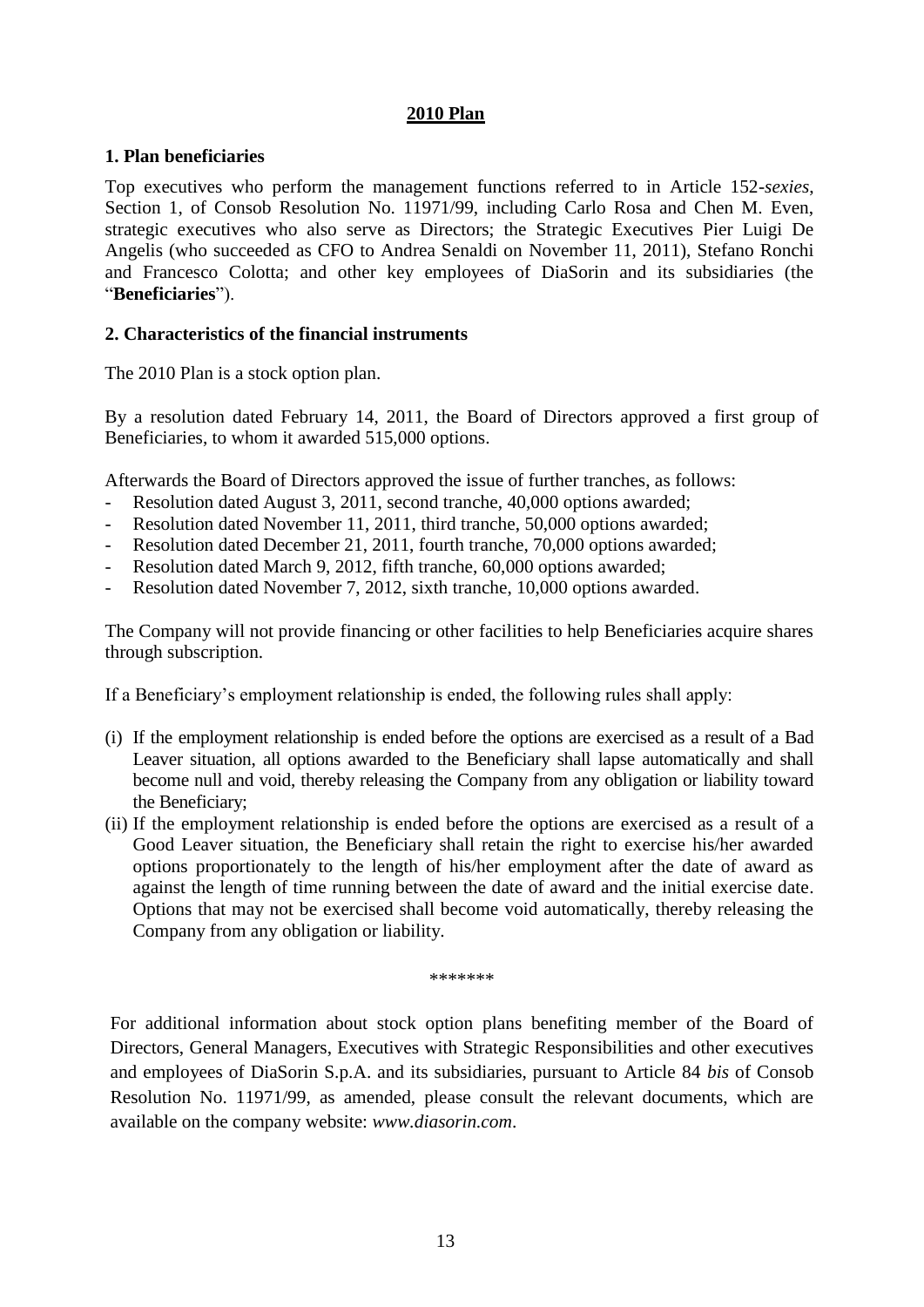|                                             |                                                                       |                                          |                                    | Options held at the beginning of<br>2012 |                                                         |                                  | Options exercised in 2012<br>Options awarded in 2012 |                                                     |                                |                      |                                                             |                                          | <b>Options</b><br>expired in<br>2012 | <b>Options</b> held<br>at the end of<br>2012                      | <b>Options</b><br>vested in<br>2012 |                                          |                                 |
|---------------------------------------------|-----------------------------------------------------------------------|------------------------------------------|------------------------------------|------------------------------------------|---------------------------------------------------------|----------------------------------|------------------------------------------------------|-----------------------------------------------------|--------------------------------|----------------------|-------------------------------------------------------------|------------------------------------------|--------------------------------------|-------------------------------------------------------------------|-------------------------------------|------------------------------------------|---------------------------------|
| First<br>and last<br>name                   | Post held                                                             | Plan                                     | Numb-<br>er of<br>options          | <b>Exercise</b><br>price                 | <b>Potential</b><br>exercise<br>period<br>(from-to)     | <b>Numbe</b><br>r of<br>options  | <b>Exercise</b><br>price                             | <b>Potential</b><br>exercise<br>period<br>(from-to) | Fair value<br>on grant<br>date | <b>Grant date</b>    | Market price of<br>shares<br>underlying the<br>option grant | Numb-<br>er of<br>options                | <b>Exercise</b><br>price             | Market<br>price of<br>shares<br>underlying<br>the option<br>grant | Number of<br>options                | Number of<br>options                     | <b>Fair value</b>               |
| Carlo                                       | Chief<br>Executive<br>Officer                                         | $\hspace{0.05cm} \ldots \hspace{0.05cm}$ | $\hspace{0.05cm} \ldots$           | $\cdots$                                 | $\hspace{0.05cm} \ldots$                                | $\cdots$                         | $\cdots$                                             | $\cdots$                                            | $\overline{a}$                 | $\hspace{0.05cm}---$ | $--$                                                        | $\scriptstyle\cdots$                     | $\cdots$                             | $\hspace{0.05cm} \ldots$                                          | $\hspace{0.05cm} \ldots$            | $\hspace{0.05cm} \ldots \hspace{0.05cm}$ | $\cdots$                        |
| Rosa                                        | General                                                               | 2007 Plan                                | $\hspace{0.05cm} \ldots$           | $\overline{\phantom{a}}$                 | $\cdots$                                                | $\cdots$                         | $\cdots$                                             | $\sim$ $\sim$ $\sim$                                | $\cdots$                       | $\cdots$             | $\cdots$                                                    | $\sim$ $\sim$                            | $\cdots$                             | $\hspace{0.05cm} \ldots$                                          | ---                                 | $\hspace{0.05cm} \ldots \hspace{0.05cm}$ | $\overline{\phantom{a}}$        |
|                                             | Manager                                                               | 2010 Plan                                | 100,00<br>$\overline{0}$           | € 34,275                                 | 02/17/2014-<br>04/30/2014                               | $\cdots$                         | $\cdots$                                             | $\cdots$                                            | ---                            | $\cdots$             | $\scriptstyle\cdots$                                        | $\scriptstyle\cdots$                     | ---                                  | $\hspace{0.05cm} \ldots$                                          | ---                                 | 100,000                                  | 466,349                         |
|                                             | Director                                                              | $\ldots$                                 | $\ldots$                           | $\scriptstyle\cdots$                     | $\scriptstyle\cdots$                                    | $\ldots$                         | $\hspace{0.05cm} \ldots$                             | $\cdots$                                            | $\cdots$                       | $\cdots$             | $\scriptstyle\cdots$                                        | $\sim$ $\sim$                            | $\cdots$                             | $\scriptstyle\cdots$                                              | $\hspace{0.05cm} \ldots$            | $\hspace{0.05cm} \ldots$                 | $\sim$ $\sim$ $\sim$            |
| Chen<br>Even                                | Executive                                                             | 2007 Plan<br>2010 Plan                   | $\hspace{0.05cm} \ldots$<br>70,000 | $\overline{\phantom{a}}$<br>€ 34,275     | $\hspace{0.05cm} \ldots$ .<br>02/17/2014-<br>04/30/2014 | $\cdots$<br>$\scriptstyle\cdots$ | $\ldots$<br>$\cdots$                                 | $\cdots$<br>$\sim$ $\sim$ $\sim$                    | $\cdots$<br>---                | $\cdots$<br>$\cdots$ | $\cdots$<br>$\scriptstyle\cdots$                            | $\cdots$<br>$\hspace{0.05cm} \cdots$     | $\cdots$<br>---                      | $\hspace{0.05cm} \cdots$<br>$\hspace{0.05cm} \ldots$              | $\hspace{0.05cm} \ldots$<br>---     | $\hspace{0.05cm} \ldots$<br>70,000       | $\scriptstyle\cdots$<br>326,444 |
|                                             |                                                                       | 2007 Plan                                | 25,000                             | € 13,519                                 | 01/09/2012-<br>03/20/2012                               | $\cdots$                         | $\cdots$                                             | $\hspace{0.05cm} \cdots$                            | ---                            | $\cdots$             | $\qquad \qquad - \qquad -$                                  | 25,000                                   | € 13,519                             | € 20,07                                                           | ---                                 | $\hspace{0.05cm} \cdots$                 | $\cdots$                        |
|                                             |                                                                       | (2)                                      | 10,000                             | € 30,1165                                | 11/11/2013-<br>12/16/2013                               | $\cdots$                         | $\cdots$                                             | $\overline{\phantom{a}}$                            | ---                            | $\cdots$             | $\cdots$                                                    | $\cdots$                                 | ---                                  | $\hspace{0.05cm} \ldots$                                          | ---                                 | 10,000                                   | 48,507                          |
|                                             | Other Strategic<br>Executives                                         |                                          | 90,000                             | € 34,275                                 | 02/17/2014-<br>04/30/2014                               | $\cdots$                         | $\cdots$                                             | $\cdots$                                            | ---                            | $\cdots$             | $\scriptstyle\cdots$                                        | $\scriptstyle\cdots$                     | ---                                  | $\hspace{0.05cm} \ldots$                                          | ---                                 | 90,000                                   | 419,714                         |
|                                             |                                                                       | 2010 Plan<br>(3)                         | 50,000                             | € 25,042                                 | 11/17/2014-<br>12/17/2014                               | $\scriptstyle\cdots$             | $\cdots$                                             | $\overline{\phantom{a}}$                            | ---                            | $\cdots$             | $\overline{\phantom{a}}$                                    | $\scriptstyle\cdots$                     | ---                                  | $\hspace{0.05cm} \ldots$                                          | ---                                 | 50,000                                   | 84,291                          |
|                                             |                                                                       |                                          | 10,000                             | € 20,588                                 | 01/12/2015-<br>02/12/2015                               | $\scriptstyle\cdots$             | $\hspace{0.05cm} \ldots$                             | $\cdots$                                            | $\hspace{0.05cm} \ldots$       | $\cdots$             | $\sim$ $\sim$                                               | $\hspace{0.05cm} \ldots \hspace{0.05cm}$ | $\hspace{0.05cm} \ldots$             | $\hspace{0.05cm} \ldots$                                          | $\overline{\phantom{a}}$            | 10,000                                   | 12,780                          |
|                                             |                                                                       |                                          | 40,000                             | € 13,230                                 | 01/09/2012-<br>03/30/2012                               | $\cdots$                         | $\cdots$                                             | $\sim$ $\sim$ $\sim$                                | ---                            | $\cdots$             | $\sim$ $\sim$                                               | 40,000                                   | € 13,230                             | $€ 21,67$ <sup>*</sup>                                            | $\overline{\phantom{a}}$            | $\hspace{0.05cm} \ldots \hspace{0.05cm}$ | $\scriptstyle\cdots$            |
|                                             |                                                                       |                                          | 32,175                             | € 13,519                                 | 01/09/2012-<br>03/20/2012                               | $\scriptstyle\cdots$             | $\cdots$                                             | $\cdots$                                            | $\cdots$                       | $\cdots$             | $\sim$ $\sim$                                               | 32,175                                   | €13,5                                | € 21,59 <sup>*</sup>                                              | ---                                 | $\hspace{0.05cm} \ldots$                 | $\sim$ $\sim$                   |
|                                             |                                                                       |                                          | 40,000                             | € 14,613                                 | 02/13/2012-<br>03/20/2012                               | $\scriptstyle\cdots$             | $\cdots$                                             | $\cdots$                                            | $\cdots$                       | $\cdots$             | $\scriptstyle\cdots$                                        | 40,000                                   | € 14,613                             | $€ 21,71$ <sup>*</sup>                                            | $\overline{\phantom{a}}$            | $\hspace{0.05cm} \cdots$                 | $\cdots$                        |
|                                             |                                                                       | 2007 Plan                                | 20,000                             | € 16,476                                 | 05/21/2012-<br>06/29/2012                               | $\scriptstyle\cdots$             | $\cdots$                                             | $\cdots$                                            | ---                            | $\cdots$             | $\scriptstyle\cdots$                                        | 20,000                                   | € 16,476                             | $€ 20,02^*$                                                       | $\hspace{0.05cm} \ldots$            | $\hspace{0.05cm} \ldots \hspace{0.05cm}$ | $\scriptstyle\cdots$            |
|                                             |                                                                       | (8)                                      | 7,818                              | € 21,950                                 | 09/26/2012-<br>11/16/2012                               | $\scriptstyle\cdots$             | $\cdots$                                             | $\sim$ $\sim$ $\sim$                                | $\cdots$                       | $\hspace{0.05cm}---$ | $\scriptstyle\cdots$                                        | 7,818                                    | € 21,950                             | $€ 26,52^*$                                                       | $\overline{\phantom{a}}$            | $--$                                     | $\cdots$                        |
|                                             |                                                                       |                                          | 50,000                             | € 23,950                                 | 01/07/2013-<br>02/28/2013                               | $\ldots$                         | $\cdots$                                             | $\sim$ $\sim$ $\sim$                                | $\cdots$                       | $\cdots$             | $\cdots$                                                    | $\sim$ $\sim$                            | $\cdots$                             | $\hspace{0.05cm} \ldots$                                          | $10,000$ <sup>**</sup>              | 40,000                                   | 232,330                         |
| Other Executives                            |                                                                       |                                          | 5,000                              | € 25,504                                 | 05/16/2013-<br>06/14/2013                               | $\cdots$                         | $\overline{a}$                                       | $\hspace{0.05cm} \cdots$                            | ---                            | $\cdots$             | $\cdots$                                                    | $\scriptstyle\cdots$                     | ---                                  | $\hspace{0.05cm} \ldots$                                          | $\hspace{0.05cm} \ldots$            | 5,000                                    | 30,253                          |
|                                             |                                                                       |                                          | 30,000                             | € 29,5465                                | 09/09/2013-<br>10/31/2013                               | $\scriptstyle\cdots$             | $\cdots$                                             | $\hspace{0.05cm} \cdots$                            | ---                            | $\cdots$             | $\scriptstyle\cdots$                                        | $\hspace{0.05cm} \cdots$                 | ---                                  | $\hspace{0.05cm} \ldots$                                          | $\hspace{0.05cm} \ldots$            | 30,000                                   | 185,006                         |
|                                             |                                                                       |                                          | 205,00<br>$\overline{0}$           | € 34,275                                 | 02/17/2014-<br>04/30/2014                               | $\cdots$                         | $\cdots$                                             | $\hspace{0.05cm} \cdots$                            | ---                            | $\cdots$             | $\scriptstyle\cdots$                                        | $\hspace{0.05cm} \cdots$                 | ---                                  | $\hspace{0.05cm} \ldots$                                          | $10,000$ <sup>**</sup>              | 195,000                                  | 909,381                         |
|                                             |                                                                       |                                          | 40,000                             | € 33,493                                 | 09/08/2014-<br>10/30/2014                               | $\cdots$                         | $\overline{a}$                                       | $\overline{a}$                                      | ---                            | $\cdots$             | $\cdots$                                                    | $\scriptstyle\cdots$                     | ---                                  | ---                                                               | $\hspace{0.05cm} \ldots$            | 40,000                                   | 121,919                         |
|                                             |                                                                       | 2010 Plan<br>(20)                        | 60,000                             | € 20,588                                 | 01/12/2015-<br>02/12/2015                               | $\cdots$                         | ---                                                  | $\sim$ $\sim$ $\sim$                                | ---                            | ---                  | $\overline{\phantom{a}}$                                    | $\scriptstyle\cdots$                     | ---                                  | $\hspace{0.05cm} \ldots$                                          | ---                                 | 60,000                                   | 76,680                          |
|                                             |                                                                       |                                          | $\sim$ $\sim$ $\sim$               | $   \,$                                  | $\cdots$                                                | 60,000                           | €<br>22,6786                                         | 06/29/2015-<br>07/29/2015                           | $\cdots$                       | 03/09/2012           | € 20,20                                                     | $\cdots$ .                               | $\hspace{0.05cm} \ldots$             | $\cdots$                                                          | $15{,}000^{\ast\ast}$               | 45,000                                   | 41,122                          |
|                                             |                                                                       |                                          | $\cdots$ .                         | $\cdots$                                 | $\sim$                                                  | 10,000                           | €<br>27,2259                                         | 11/16/2015-<br>12/16/2015                           | $\hspace{0.05cm} \cdots$       | 11/07/2012           | € 25,67                                                     | $\hspace{0.05cm} \ldots \hspace{0.05cm}$ | $\hspace{0.05cm} \ldots$             | $\scriptstyle\cdots$                                              | $\hspace{0.05cm} \ldots$            | 10,000                                   | 2,525                           |
| Compensation at the<br>financial statements | company preparing the                                                 |                                          | $\cdots$                           | $\overline{\phantom{a}}$                 | $\cdots$                                                | $\cdots$                         | $\cdots$                                             | $\cdots$                                            | ---                            | $\cdots$             | $\scriptstyle\cdots$                                        | $\scriptstyle\cdots$                     | ---                                  | $\hspace{0.05cm} \ldots$                                          | $\overline{\phantom{a}}$            | $\hspace{0.05cm}---$                     | $\scriptstyle\cdots$            |
|                                             | Compensation from<br>subsidiaries and affiliates                      |                                          | $\hspace{0.05cm} \ldots$           | $\overline{\phantom{a}}$                 | $\cdots$                                                | $\cdots$                         | $\cdots$                                             | $\cdots$                                            | $\hspace{0.05cm} \cdots$       | ---                  | $\scriptstyle\cdots$                                        | $\cdots$                                 | ---                                  | $\hspace{0.05cm} \ldots$                                          | $\cdots$                            | $\hspace{0.05cm} \cdots$                 | $\scriptstyle\cdots$            |
|                                             | Total                                                                 |                                          | 884,99                             | ---                                      | $---$                                                   | 70,000                           | $\cdots$                                             | $\sim$ $\sim$ $\sim$                                | ---                            | $\cdots$             | $\scriptstyle\cdots$                                        | 164,993                                  | ---                                  | $\hspace{0.05cm} \ldots$                                          | 35,000                              | 755,000                                  | $\scriptstyle\cdots$            |
|                                             | * Weighted average of official close of options in the reference year |                                          |                                    |                                          | **Options lapsed for Bad Leaving hypothesis             |                                  |                                                      |                                                     |                                |                      |                                                             |                                          |                                      |                                                                   |                                     |                                          |                                 |

# **TABLE 2: Stock options awarded to members of the Board of Directors, General Managers and executives with strategic responsibilities**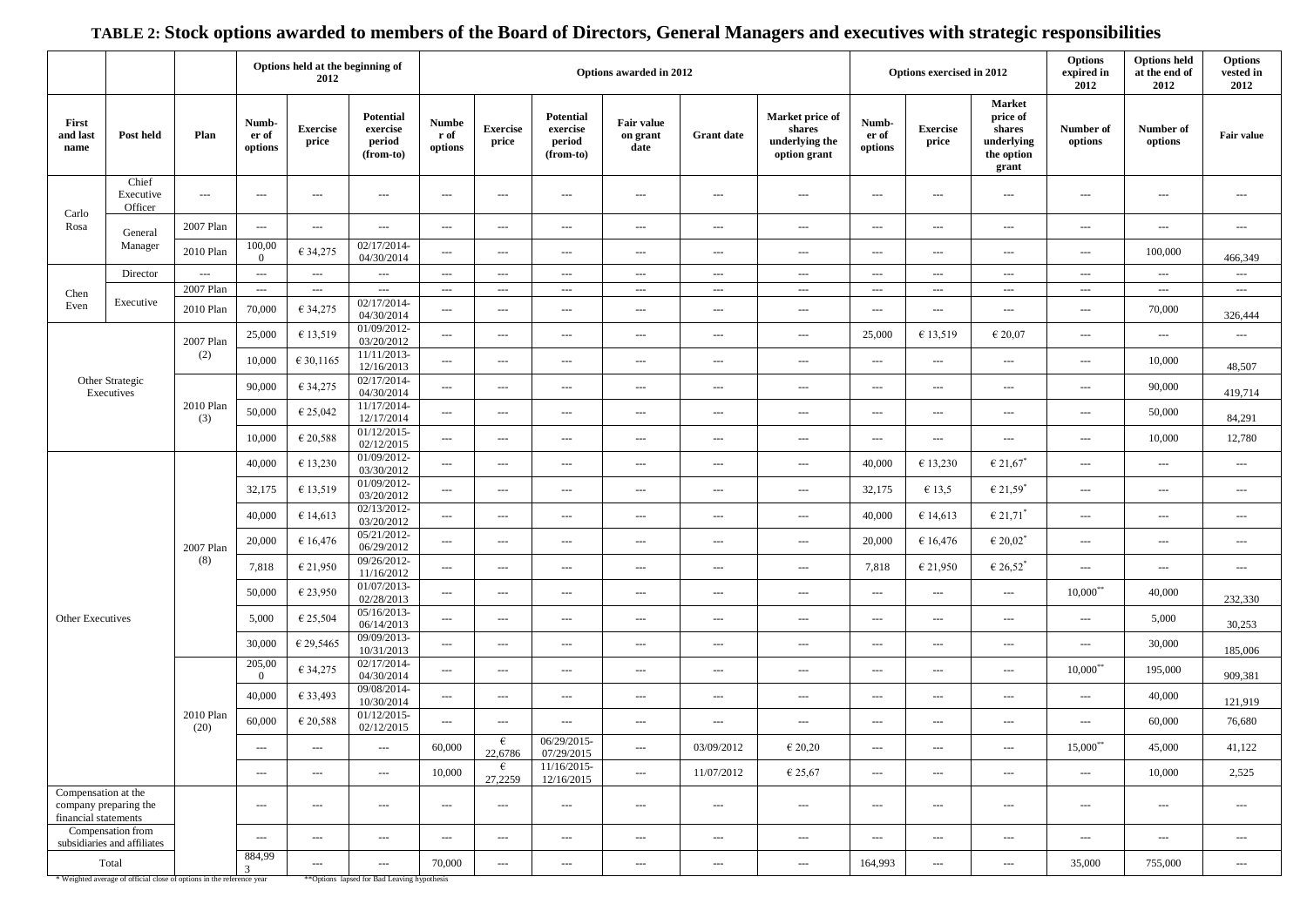#### **TABLE 3B**

## **Cash incentive plans benefiting members of the Board of Directors, General Managers and Executives with Strategic Responsibilities**

| A          | B          | (1)                  |                               | (2)                      |                          |                                     | (3)                        |                          | (4) |  |
|------------|------------|----------------------|-------------------------------|--------------------------|--------------------------|-------------------------------------|----------------------------|--------------------------|-----|--|
| First and  |            | 2012<br>variable     |                               | Bonus for the year**     |                          |                                     | Bonuses for previous years |                          |     |  |
| last name  | Post held  | incentive<br>$plan*$ | Payable/<br>Paid <sup>1</sup> | Deferred                 | Deferral<br>period       | N <sub>o</sub><br>longer<br>payable | Payable/<br>Paid           | Still<br>deferred        |     |  |
| Carlo Rosa | General    |                      | $0$ euros                     | $\overline{\phantom{0}}$ | $\overline{\phantom{a}}$ |                                     |                            | $\overline{\phantom{0}}$ |     |  |
|            | Manager    |                      |                               |                          |                          |                                     |                            |                          |     |  |
| Chen M.    | Director,  |                      | $0$ euros                     | $\overline{\phantom{a}}$ | $\overline{\phantom{a}}$ | $\overline{\phantom{0}}$            | $\overline{\phantom{0}}$   | $\overline{\phantom{a}}$ |     |  |
| Even       | Strategic  |                      |                               |                          |                          |                                     |                            |                          |     |  |
|            | Executives |                      |                               |                          |                          |                                     |                            |                          |     |  |
| Other      | Strategic  |                      | 50,000                        | $\overline{\phantom{a}}$ | $\overline{\phantom{0}}$ |                                     |                            | $\overline{\phantom{0}}$ |     |  |
| Strategic  | Executives |                      | euros                         |                          |                          |                                     |                            |                          |     |  |
| Executives |            |                      |                               |                          |                          |                                     |                            |                          |     |  |
| Total      |            |                      | 50,000                        | $\overline{\phantom{a}}$ | $\overline{\phantom{a}}$ |                                     | -                          | $\overline{\phantom{a}}$ |     |  |
|            |            |                      | euros                         |                          |                          |                                     |                            |                          |     |  |

\* As explained in Section I of this Report, the Company adopts annually a single Incentive Plan.

\*\* All compensation listed will be disbursed by the company preparing the financial statements. No compensation is due by subsidiaries or affiliated companies.

**Note:** Please note that the table above reflects all types of cash incentive plans, including both short-term and medium/long-term plans.

<sup>&</sup>lt;sup>1</sup> Payment hypothesis at March 2013 for 2012 targets.

<sup>&</sup>lt;sup>2</sup> The aggregate amount refers to the following Strategic Executives: Stefano Ronchi, Francesco Colotta, Luigi De Angelis.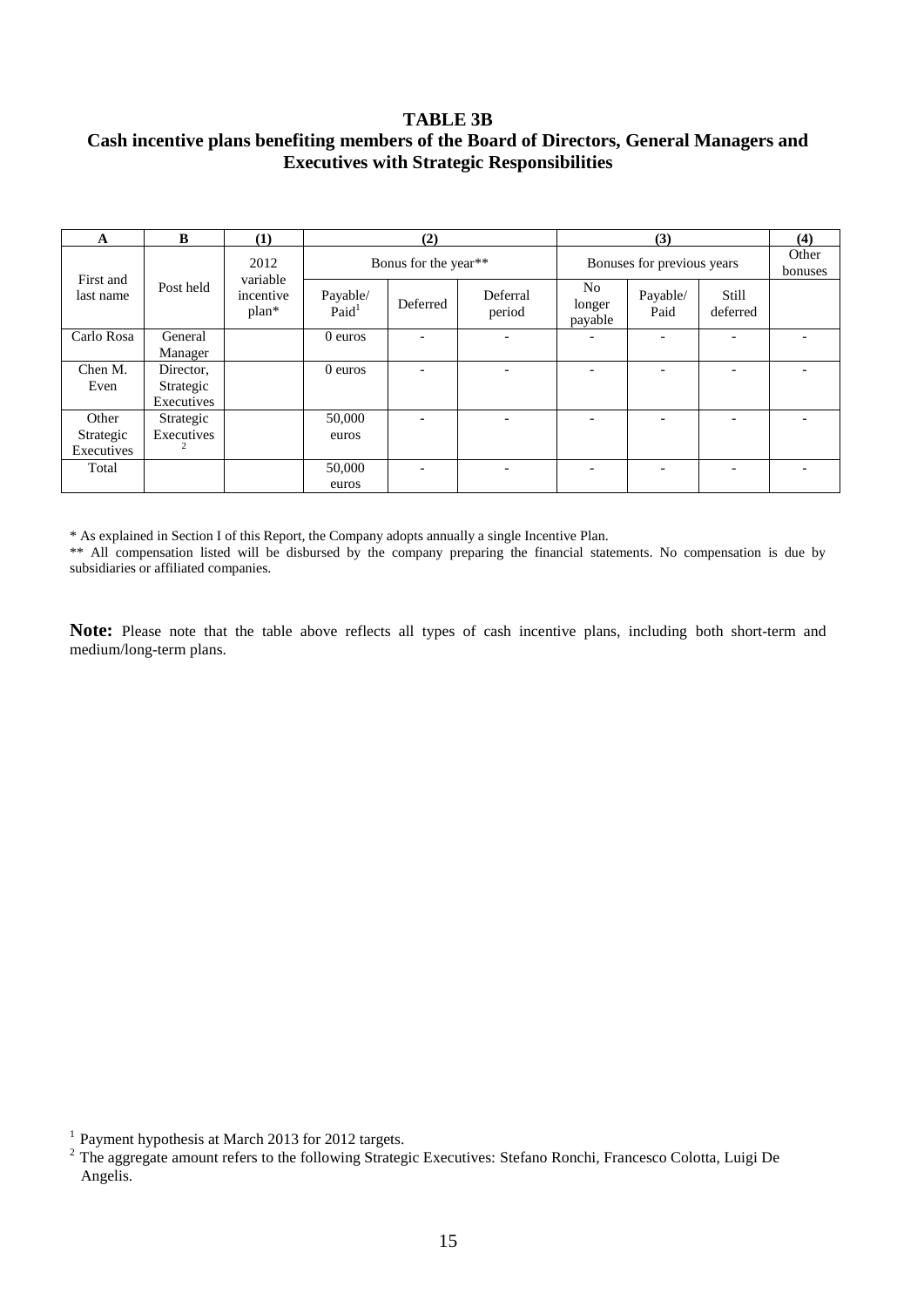### **Schedule 7–***ter*

## **Schedule with information about the equity interests held by members of corporate governance bodies, General Managers and Executives with Strategic Responsibilities**

#### **Members of the Board of Directors in Office since April 27, 2010**

### **Interests held in the Issuer, DiaSorin Spa**

| Michele Denegri              | DIASORIN S.p.A. | 100,000 | $\boldsymbol{0}$ | 0        | 100,000 |
|------------------------------|-----------------|---------|------------------|----------|---------|
| Giuseppe<br>Alessandria<br>* | DIASORIN S.p.A. | 3,100   | $\boldsymbol{0}$ | 0        | 3,100   |
| Ezio<br>Garibaldi            | DIASORIN S.p.A. | 10,000  | 1,000            | $\theta$ | 11,000  |
| Gian Alberto<br>Saporiti     | DIASORIN S.p.A. | 50,000  | $\overline{0}$   | 0        | 50,000  |

\* Including shares held by spouse.

#### **Other Interests held in the DiaSorin Group's companies**

| <b>FIRST AND</b><br><b>LAST NAME</b> | <b>INVESTEE</b><br><b>COMPANY</b> | <b>NUMBER OF SHARES</b><br><b>HELD AT 12/31/11</b> | <b>NUMBER OF</b><br><b>SHARES BOUGHT</b><br><b>IN 2012</b> | <b>NUMBER OF</b><br><b>SHARES SOLD IN</b><br>2012 | <b>NUMBER OF SHARES</b><br><b>HELD AT 12/31/12</b> |
|--------------------------------------|-----------------------------------|----------------------------------------------------|------------------------------------------------------------|---------------------------------------------------|----------------------------------------------------|
| Carlo Rosa                           | DiaSorin Ltda                     |                                                    |                                                            |                                                   |                                                    |
|                                      | DiaSorin SA                       |                                                    |                                                            |                                                   |                                                    |
|                                      | DiaSorin SA                       |                                                    |                                                            |                                                   |                                                    |
| Chen M. Even                         | DiaSorin SA de CV                 |                                                    |                                                            |                                                   |                                                    |
|                                      | DiaSorin SA/NV                    |                                                    |                                                            |                                                   |                                                    |
|                                      | DiaSorin Iberia SA                |                                                    |                                                            |                                                   |                                                    |
| Luigi De Angelis                     | DiaSorin SA                       |                                                    |                                                            |                                                   |                                                    |

#### **Members of the Board of Statutory Auditors in Office since April 27, 2010**

| <b>FIRST AND</b><br><b>LAST NAME</b> | <b>INVESTEE</b><br><b>COMPANY</b> | <b>NUMBER OF</b><br><b>SHARES HELD AT</b><br>12/31/11 | <b>NUMBER OF</b><br><b>SHARES</b><br><b>BOUGHT IN</b><br>2012 | <b>NUMBER OF</b><br><b>SHARES</b><br><b>BOUGHT IN</b><br>2012 | <b>NUMBER OF</b><br><b>SHARES BOUGHT</b><br><b>IN 2012</b> |
|--------------------------------------|-----------------------------------|-------------------------------------------------------|---------------------------------------------------------------|---------------------------------------------------------------|------------------------------------------------------------|
| Roberto<br><b>Bracchetti</b>         | DIASORIN S.p.A.                   |                                                       |                                                               |                                                               |                                                            |
| <b>Bruno</b><br>Marchina             | DIASORIN S.p.A.                   | O                                                     |                                                               |                                                               |                                                            |
| Andrea Caretti                       | DIASORIN S.p.A.                   |                                                       |                                                               |                                                               |                                                            |
| Maria Carla<br><b>Bottini</b>        | DIASORIN S.p.A.                   | O                                                     |                                                               |                                                               |                                                            |
| <b>Umberto Fares</b>                 | DIASORIN S.p.A.                   |                                                       | 800                                                           |                                                               | 800                                                        |